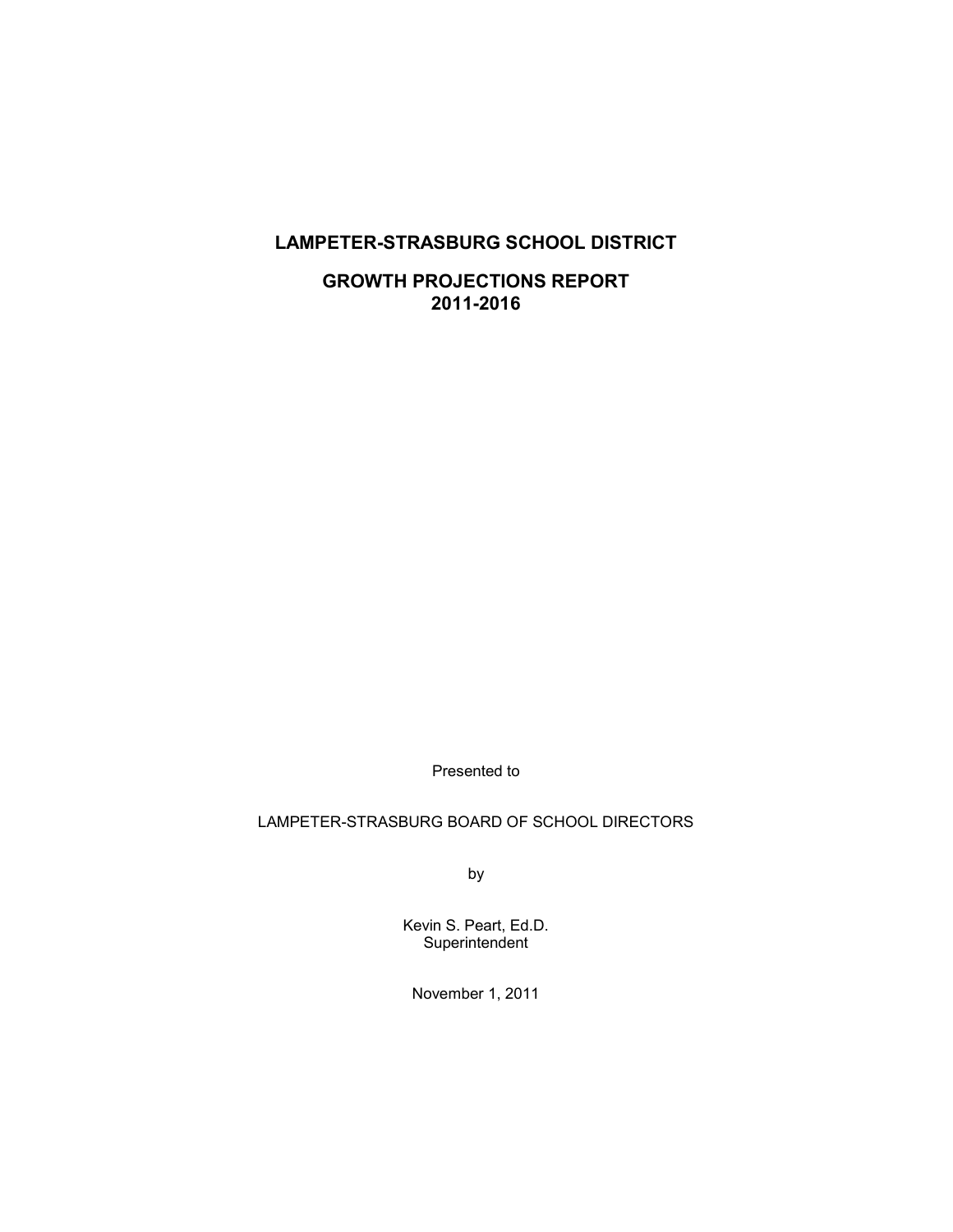# **TABLE OF CONTENTS**

| Table of Contents                                    | $\mathbf{1}$   |
|------------------------------------------------------|----------------|
| District Census Growth 1989-2011                     | $\sqrt{2}$     |
| <b>New Home Subdivisions</b>                         | $\overline{7}$ |
| West Lampeter Township                               | $\overline{7}$ |
| Strasburg Borough                                    | 8              |
| Strasburg Township                                   | 8              |
| Summary of Projected New Homes                       | 9              |
| <b>Building Capacities and Implications</b>          | 10             |
| Future Enrollment Projections (2012-2016)            | 12             |
| Non-Public School Student Information                | 13             |
| Miscellaneous Information and Interesting Statistics | 16             |
| Information Regarding English Language Learners      | 17             |
| <b>PSSA Results</b>                                  | 18             |
| <b>SAT Results</b>                                   | 19             |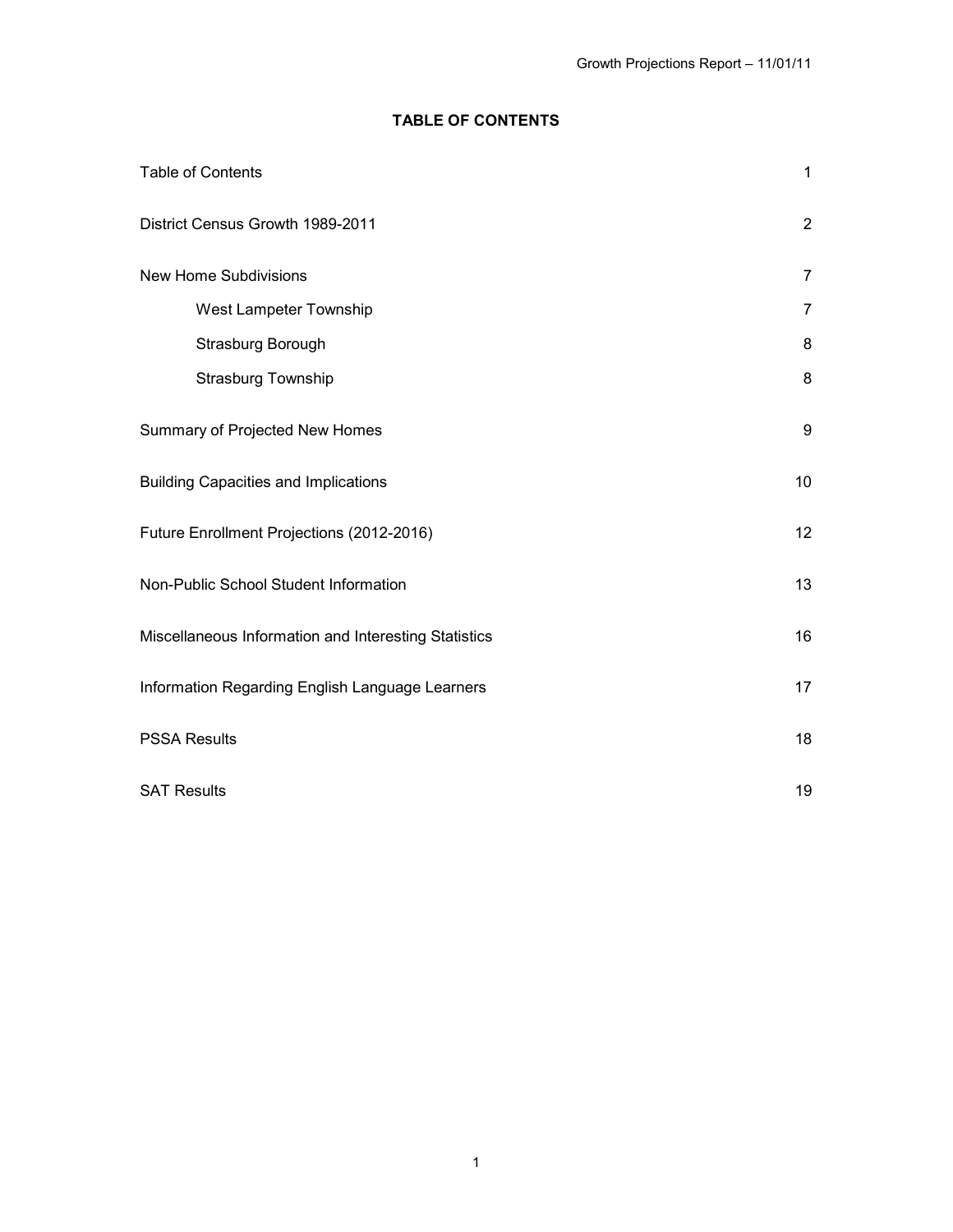# **DISTRICT CENSUS DATA 1989-2010**

| YEAR | <b>MUNICIPALITY</b>       | <b>POPULATION</b>  | <b>INCREASE</b> |
|------|---------------------------|--------------------|-----------------|
| 1989 | Strasburg Borough         | 2,567              |                 |
| 1989 | <b>Strasburg Township</b> | 3,399              |                 |
| 1989 | West Lampeter Township    | 9,545              |                 |
|      | <b>District Residents</b> | 15,511             |                 |
| 1990 | Strasburg Borough         | 2,590              | $.9\%$          |
| 1990 | Strasburg Township        | 3,645              | 7.2%            |
| 1990 | West Lampeter Township    | 10,299             | 7.9%            |
|      | <b>District Residents</b> | 16,534             | 6.5%            |
| 1991 | Strasburg Borough         | 2,596              | $.2\%$          |
| 1991 | Strasburg Township        | 3,721              | 2.1%            |
| 1991 | West Lampeter Township    | 10,470             | 1.7%            |
|      | <b>District Residents</b> | 16,787             | 1.5%            |
| 1992 | Strasburg Borough         | 2,680              | 3.2%            |
| 1992 | Strasburg Township        | 3,780              | 1.6%            |
| 1992 | West Lampeter Township    | 10,711             | 2.3%            |
|      | <b>District Residents</b> | 17,171             | 2.3%            |
| 1993 | Strasburg Borough         | 2,690              | $.4\%$          |
| 1993 | Strasburg Township        | 3,892              | 3.0%            |
| 1993 | West Lampeter Township    | 11,223             | 4.9%            |
|      | <b>District Residents</b> | 17,805             | 3.7%            |
| 1994 | Strasburg Borough         | 2,724              | 1.3%            |
| 1994 | Strasburg Township        | 3,941              | 1.3%            |
| 1994 | West Lampeter Township    | 11,683             | 4.1%            |
|      | <b>District Residents</b> | 18,348             | 3.1%            |
| 1995 | Strasburg Borough         | 2,731              | $.2\%$          |
| 1995 | Strasburg Township        | 3,959              | .5%             |
| 1995 | West Lampeter Township    | 11,862             | 1.5%            |
|      | <b>District Residents</b> | 18,552             | 1.1%            |
| 1996 | Strasburg Borough         | 2,759              | $1.0\%$         |
| 1996 | Strasburg Township        | 3,987              | .7%             |
| 1996 | West Lampeter Township    | 12,291             | 3.6%            |
|      | <b>District Residents</b> | 19,037             | 3.8%            |
| 1997 | Strasburg Borough         | 2,793              | 1.2%            |
| 1997 | Strasburg Township        | 3,984              | $-08\%$         |
| 1997 | West Lampeter Township    | 12,684 (578 annex) | 3.2%            |
|      | <b>District Residents</b> | 19,461             | 2.2%            |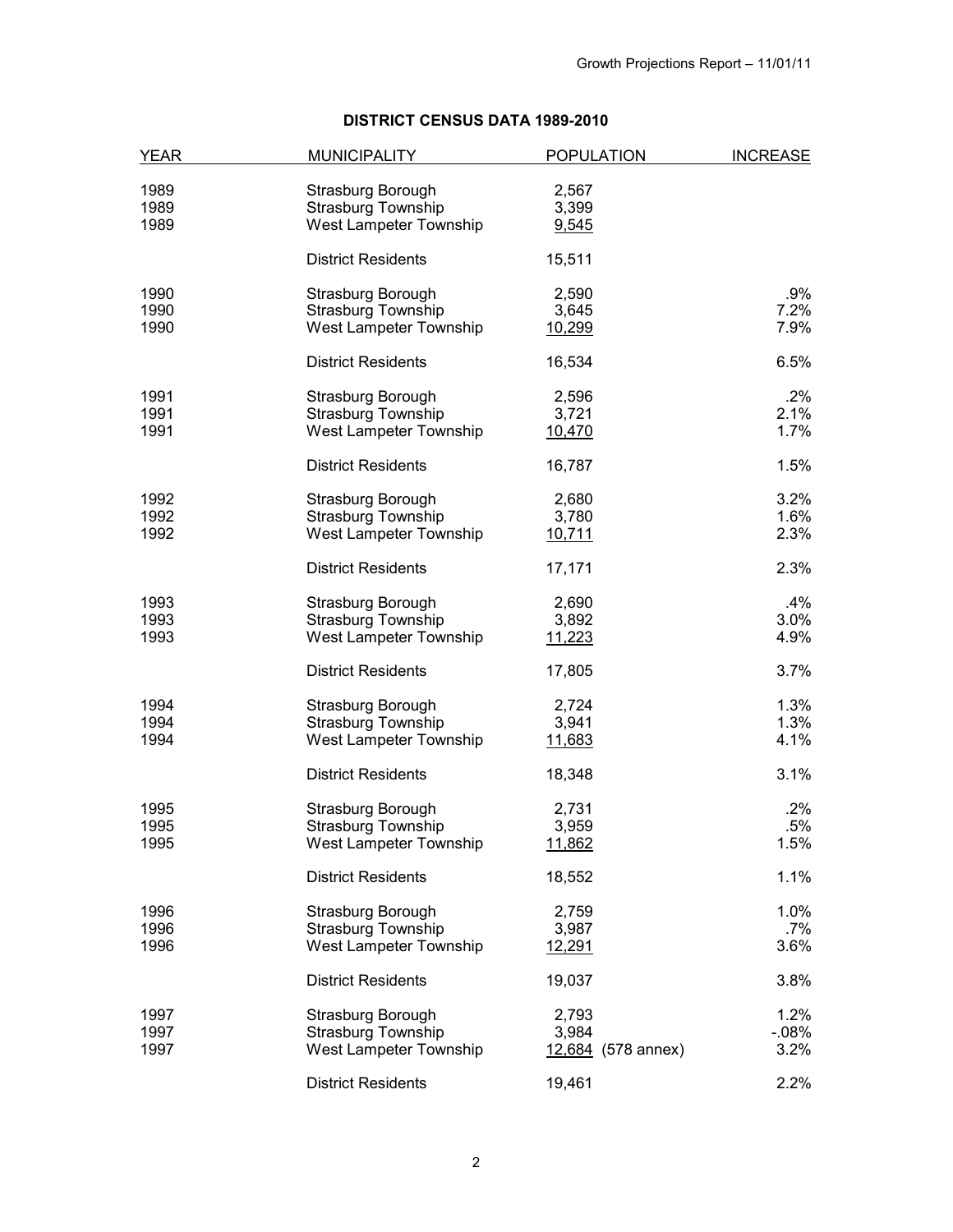| 1998<br>1998<br>1998 | Strasburg Borough<br>Strasburg Township<br>West Lampeter Township                                            | 2,795<br>4,023           | 12,881 (603 annex)<br>$(1,805$ WV)         | .07%<br>.90%<br>1.6%               |
|----------------------|--------------------------------------------------------------------------------------------------------------|--------------------------|--------------------------------------------|------------------------------------|
|                      | <b>District Residents</b>                                                                                    | 19,699                   |                                            | 1.2%                               |
| 1999<br>1999<br>1999 | Strasburg Borough<br>Strasburg Township<br>West Lampeter Township                                            | 2,810<br>4,032           | $13,299$ (609 annex)<br>$(1,825$ WV)       | .54%<br>.22%<br>3.2%               |
|                      | <b>District Residents</b>                                                                                    | 20,141                   |                                            | 2.2%                               |
| 2000<br>2000<br>2000 | Strasburg Borough<br>Strasburg Township<br>West Lampeter Township                                            | 2,816<br>4,045           | 13,881 (621 annex)<br>$(2,054$ WV)         | .002%<br>.003%<br>4.4%             |
|                      | <b>District Residents</b>                                                                                    | 20,742                   |                                            | 3.0%                               |
| 2001<br>2001<br>2001 | Strasburg Borough<br>Strasburg Township<br>West Lampeter Township                                            | 2,820<br>4,051           | 14,127 (622 annex)<br>$(2,059$ WV)         | .001%<br>.001%<br>1.8%             |
|                      | <b>District Residents</b>                                                                                    | 20,998                   |                                            | 1.2%                               |
| 2002<br>2002<br>2002 | Strasburg Borough<br>Strasburg Township<br>West Lampeter Township                                            | 2,780<br>4,098           | 14,308 (620 annex)<br>$(1,973$ WV)         | $-1.4%$<br>1.2%<br>1.3%            |
|                      | <b>District Residents</b>                                                                                    | 21,186                   |                                            | 0.9%                               |
| 2003<br>2003<br>2003 | Strasburg Borough<br>Strasburg Township<br>West Lampeter Township<br><b>District Residents</b>               | 2,790<br>4,148<br>21,608 | 14,670 (609 annex)<br>$(2,059 \text{ WV})$ | .35%<br>1.2%<br>2.5%<br>1.95%      |
| 2004<br>2004<br>2004 | Strasburg Borough<br>Strasburg Township<br>West Lampeter Township<br><b>District Residents</b>               | 2,738<br>4,171<br>22,118 | 15,209 (596 annex)<br>$(2,277$ WV)         | $-1.8%$<br>0.55%<br>3.67%<br>2.36% |
| 2005<br>2005<br>2005 | Strasburg Borough<br><b>Strasburg Township</b><br><b>West Lampeter Township</b><br><b>District Residents</b> | 2,758<br>4,174<br>22,342 | 15,410 (598 annex)<br>$(2,312$ WV)         | 0.7%<br>0.07%<br>1.32%<br>1.01%    |
|                      |                                                                                                              |                          |                                            |                                    |
| 2006<br>2006<br>2006 | Strasburg Borough<br><b>Strasburg Township</b><br>West Lampeter Township                                     | 2,765<br>4,131           | 15,644 (598 annex)<br>$(2,353$ WV)         | 0.25%<br>$-1.03%$<br>1.52%         |
|                      | <b>District Residents</b>                                                                                    | 22,540                   |                                            | 0.89%                              |
| 2007<br>2007<br>2007 | Strasburg Borough<br><b>Strasburg Township</b><br>West Lampeter Township                                     | 2,804<br>4,104           | 15,744 (598 annex)<br>$(2,485$ WV)         | 1.4%<br>$-0.65%$<br>0.64%          |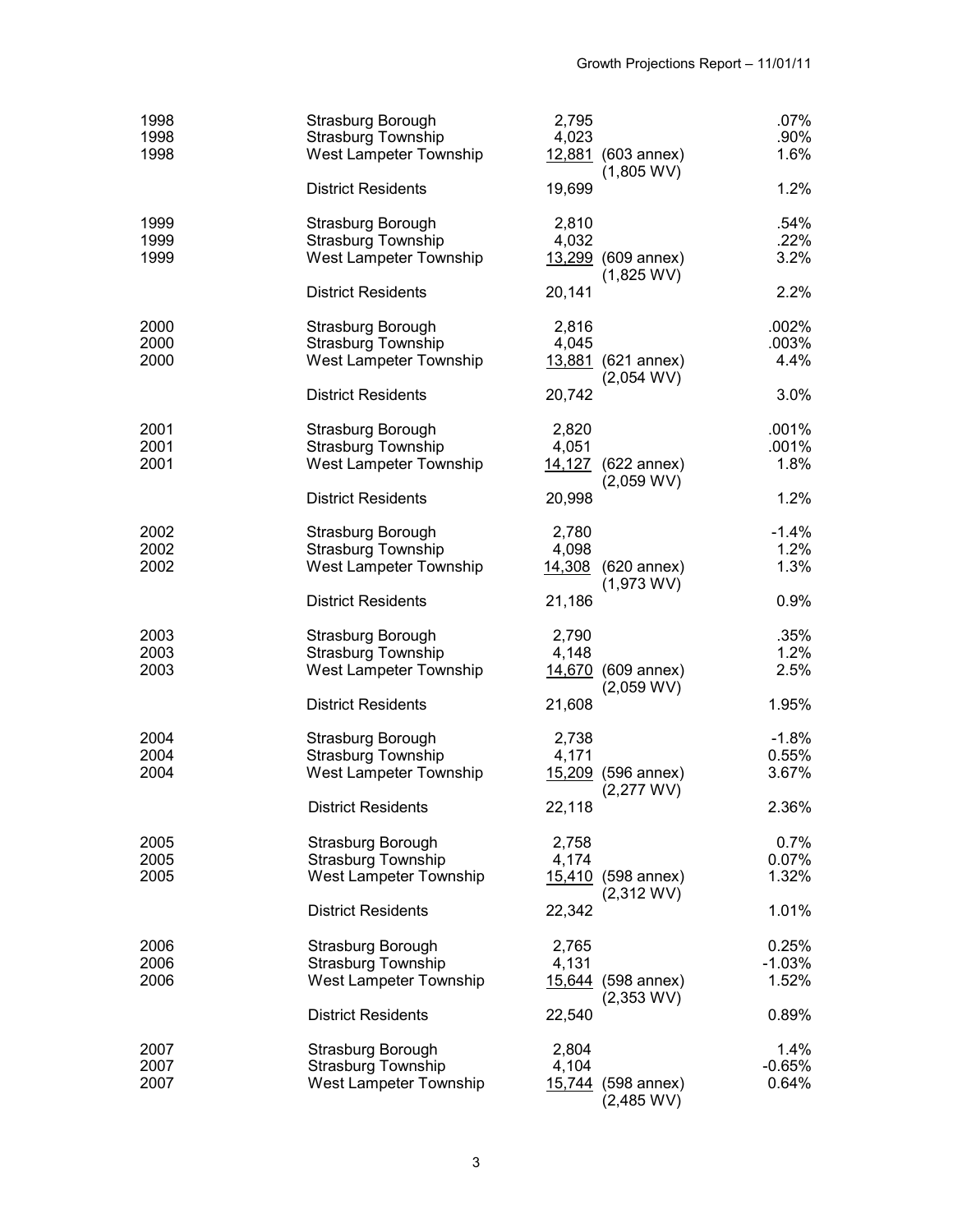|                          | <b>District Residents</b>                                                              | 22,652                          |                               | 0.50%                          |
|--------------------------|----------------------------------------------------------------------------------------|---------------------------------|-------------------------------|--------------------------------|
| 2008<br>2008<br>2008     | Strasburg Borough<br><b>Strasburg Township</b><br>West Lampeter Township               | 2,774<br>4,020<br><u>15,959</u> | $(590$ annex)                 | $-1.06%$<br>$-2.05%$<br>1.37%  |
|                          | <b>District Residents</b>                                                              | 22,753                          | $(2,470$ WV)                  | 0.45%                          |
| 2009<br>2009<br>2009     | Strasburg Borough<br><b>Strasburg Township</b><br>West Lampeter Township               | 2,825<br>4,048<br><u>15,982</u> | $(586$ annex)                 | $1.8\%$<br>0.70%<br>0.10%      |
|                          | <b>District Residents</b>                                                              | 22,855                          | $(2,412$ WV)                  | 0.45%                          |
| 2010<br>2010<br>2010     | Strasburg Borough<br><b>Strasburg Township</b><br>West Lampeter Township               | 2,847<br>4,077<br>16,134        | $(577$ annex)<br>$(2,484$ WV) | 0.78%<br>0.72%<br>$0.95\%$     |
|                          | <b>District Residents</b>                                                              | 23,058                          |                               | 0.89%                          |
| 2011<br>2011<br>2011     | <b>Strasburg Borough</b><br><b>Strasburg Township</b><br><b>West Lampeter Township</b> | 2,824<br>4,109<br>16,073        | (586 annex)<br>$(2,504 WV)^*$ | $-0.80%$<br>0.78%<br>$-0.38\%$ |
|                          | <b>District Residents</b>                                                              | 23,006                          |                               | $-0.22%$                       |
| Total Increase 1989-2011 |                                                                                        | 7,495                           |                               | 48.32%                         |

\* **15.57% of all Residents of West Lampeter Township live at Willow Valley. 10.88% of all District Residents live at Willow Valley.** 

| <b>YEAR</b>          | <b>MUNICIPALITY</b>                                               | <b>HOUSEHOLDS</b>       | <b>INCREASE</b>         |
|----------------------|-------------------------------------------------------------------|-------------------------|-------------------------|
| 1992<br>1992<br>1992 | Strasburg Borough<br>Strasburg Township<br>West Lampeter Township | 1,045<br>1,221<br>4,504 |                         |
|                      | District Households                                               | 6,770                   |                         |
| 1993<br>1993<br>1993 | Strasburg Borough<br>Strasburg Township<br>West Lampeter Township | 1,079<br>1,247<br>4,603 | 3.3%<br>2.1%<br>2.2%    |
|                      | District Households                                               | 6,929                   | $2.4\%$                 |
| 1994<br>1994<br>1994 | Strasburg Borough<br>Strasburg Township<br>West Lampeter Township | 1,104<br>1,264<br>4,908 | 2.3%<br>1.4%<br>$6.6\%$ |
|                      | District Households                                               | 7,276                   | 5.0%                    |
| 1995<br>1995<br>1995 | Strasburg Borough<br>Strasburg Township<br>West Lampeter Township | 1,107<br>1,272<br>5,084 | .3%<br>.6%<br>$3.6\%$   |
|                      | <b>District Households</b>                                        | 7,463                   | 2.6%                    |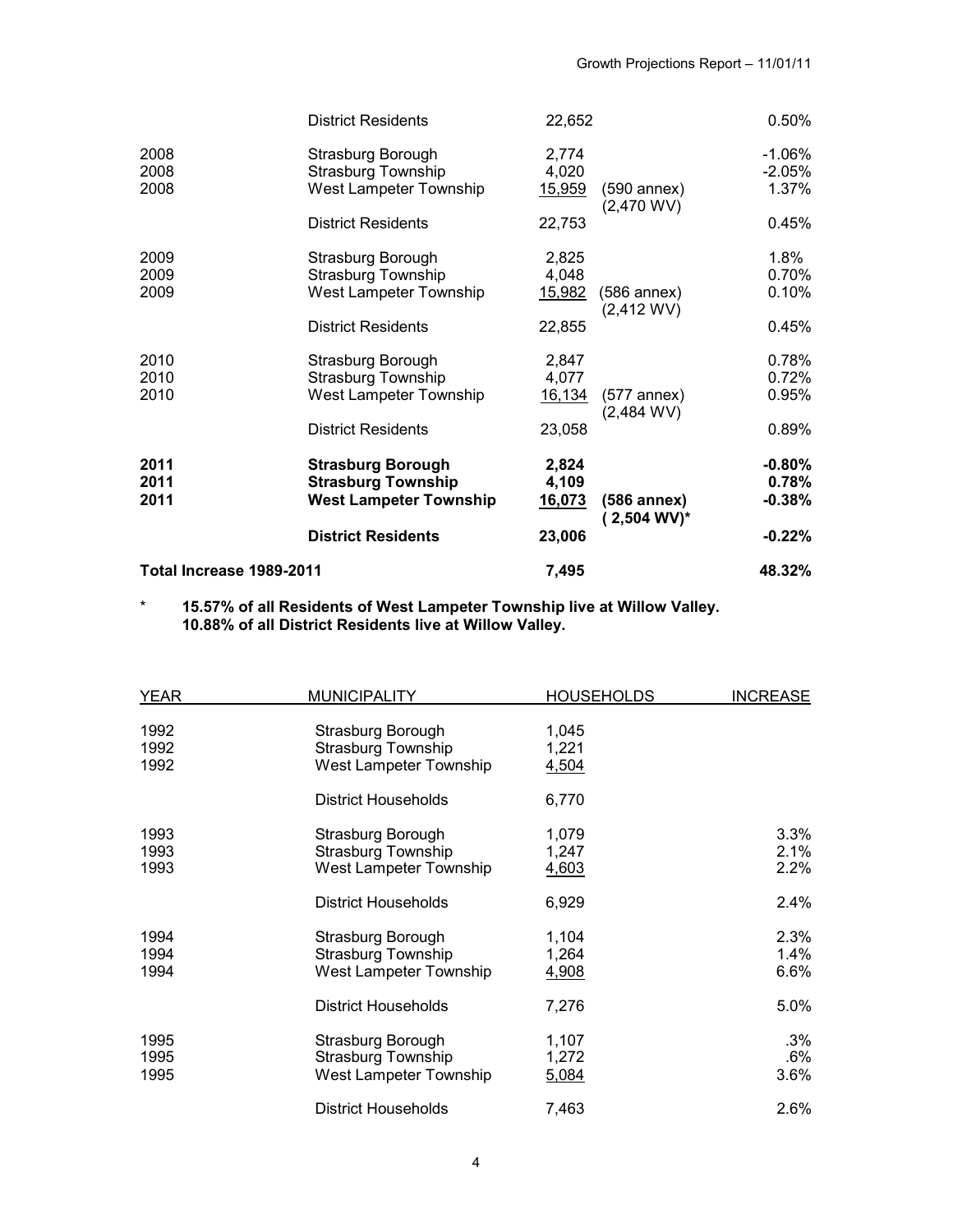| 1996<br>1996<br>1996 | Strasburg Borough<br><b>Strasburg Township</b><br>West Lampeter Township | 1,112<br>1,279<br>5,257 |                               | .4%<br>$.5\%$<br>3.4%       |
|----------------------|--------------------------------------------------------------------------|-------------------------|-------------------------------|-----------------------------|
|                      | <b>District Households</b>                                               | 7,648                   |                               | 2.5%                        |
| 1997<br>1997<br>1997 | Strasburg Borough<br>Strasburg Township<br>West Lampeter Township        | 1,117<br>1,280<br>5,385 | $(214$ annex)<br>$(1,233$ WV) | .4%<br>.07%<br>2.4%         |
|                      | <b>District Households</b>                                               | 7,782                   |                               | 1.7%                        |
| 1998<br>1998<br>1998 | Strasburg Borough<br>Strasburg Township<br>West Lampeter Township        | 1,124<br>1,283<br>5,442 | $(217$ annex)<br>$(1,234$ WV) | $.6\%$<br>.23%<br>1.05%     |
|                      | <b>District Households</b>                                               | 7,849                   |                               | .86%                        |
| 1999<br>1999<br>1999 | Strasburg Borough<br><b>Strasburg Township</b><br>West Lampeter Township | 1,148<br>1,288<br>5,621 | $(219$ annex)<br>$(1,247$ WV) | 2.1%<br>.38%<br>3.28%       |
|                      | <b>District Households</b>                                               | 8,057                   |                               | 2.65%                       |
| 2000<br>2000<br>2000 | Strasburg Borough<br>Strasburg Township<br>West Lampeter Township        | 1,150<br>1,295<br>5,780 | $(220$ annex)<br>$(1,307$ WV) | .002%<br>.005%<br>2.8%      |
|                      | <b>District Households</b>                                               | 8,225                   |                               | 2.1%                        |
| 2001<br>2001<br>2001 | Strasburg Borough<br>Strasburg Township<br>West Lampeter Township        | 1,150<br>1,305<br>5,898 | $(220$ annex)<br>$(1,340$ WV) | $0.0\%$<br>.7%<br>2.0%      |
|                      | <b>District Households</b>                                               | 8,353                   |                               | 1.5%                        |
| 2002<br>2002<br>2002 | Strasburg Borough<br>Strasburg Township<br>West Lampeter Township        | 1,150<br>1,313<br>6,049 | $(223$ annex)<br>$(1,345$ WV) | $0.0\%$<br>.6%<br>2.6%      |
|                      | <b>District Households</b>                                               | 8,512                   |                               | 1.9%                        |
| 2003<br>2003<br>2003 | Strasburg Borough<br>Strasburg Township<br><b>West Lampeter Township</b> | 1,149<br>1,327<br>6,141 | $(225$ annex)                 | $-0.09%$<br>1.06%<br>1.5%   |
|                      | <b>District Households</b>                                               | 8,617                   | $(1,350$ WV)                  | 1.2%                        |
| 2004<br>2004<br>2004 | Strasburg Borough<br>Strasburg Township<br>West Lampeter Township        | 1,161<br>1,335<br>6,518 | $(221$ annex)<br>$(1,585$ WV) | 1.0%<br>$.6\%$<br>6.14%     |
|                      | <b>District Households</b>                                               | 9,014                   |                               | 4.6%                        |
| 2005<br>2005<br>2005 | Strasburg Borough<br>Strasburg Township<br><b>West Lampeter Township</b> | 1,160<br>1,335<br>6,581 |                               | $-0.0$<br>$0.00\%$<br>0.96% |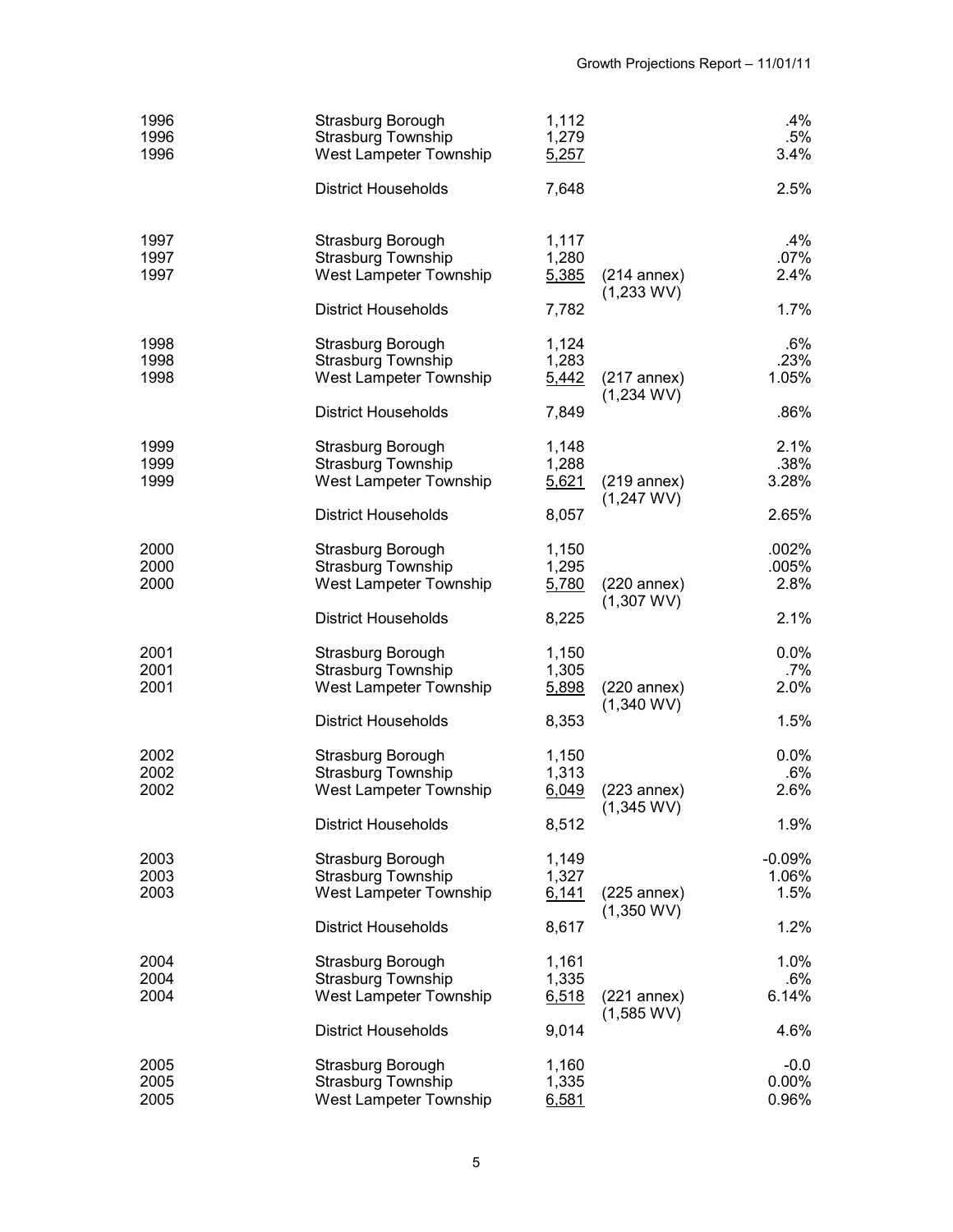| Total Increase 1992-2011 |                                                                                        | 2,617                   |                                 | 38.65%                           |
|--------------------------|----------------------------------------------------------------------------------------|-------------------------|---------------------------------|----------------------------------|
|                          | <b>District Households</b>                                                             | 9,387                   |                                 | 0.88%                            |
| 2011<br>2011<br>2011     | <b>Strasburg Borough</b><br><b>Strasburg Township</b><br><b>West Lampeter Township</b> | 1,185<br>1,335<br>6,867 | $(222$ annex)<br>$(1,570 WV)^*$ | 0.59%<br>0.37%<br>0.32%          |
|                          | <b>District Households</b>                                                             | 9,353                   | $(1,570$ WV)                    | 0.53%                            |
| 2010<br>2010<br>2010     | Strasburg Borough<br><b>Strasburg Township</b><br>West Lampeter Township               | 1,178<br>1,330<br>6,845 | $(222$ annex)                   | 0.77%<br>0.61%<br>0.47%          |
|                          | <b>District Households</b>                                                             | 9,304                   | $(1,585$ WV)                    | 0.79%                            |
| 2009<br>2009<br>2009     | Strasburg Borough<br><b>Strasburg Township</b><br>West Lampeter Township               | 1,169<br>1,322<br>6,813 | $(222$ annex)                   | 1.39%<br>0.46%<br>0.75%          |
|                          | <b>District Households</b>                                                             | 9,231                   |                                 | $-0.38%$                         |
| 2008<br>2008<br>2008     | Strasburg Borough<br><b>Strasburg Township</b><br>West Lampeter Township               | 1,153<br>1,316<br>6,762 | $(222$ annex)<br>$(1,585$ WV)   | $-0.77%$<br>$-1.50%$<br>$-0.09%$ |
|                          | <b>District Households</b>                                                             | 9,266                   |                                 | 0.68%                            |
| 2007<br>2007<br>2007     | Strasburg Borough<br><b>Strasburg Township</b><br>West Lampeter Township               | 1,162<br>1,336<br>6,768 | $(221$ annex)<br>$(1,585$ WV)   | $0.00\%$<br>0.07%<br>0.92%       |
|                          | <b>District Households</b>                                                             | 9,203                   | $(1,585$ WV)                    | 1.40%                            |
| 2006<br>2006<br>2006     | Strasburg Borough<br><b>Strasburg Township</b><br>West Lampeter Township               | 1,162<br>1,335<br>6,706 | $(221$ annex)                   | 0.17%<br>$0.00\%$<br>1.90%       |
|                          | <b>District Households</b>                                                             | 9,076                   |                                 | 0.69%                            |

**\* 16.72% of all District Households are at Willow Valley.**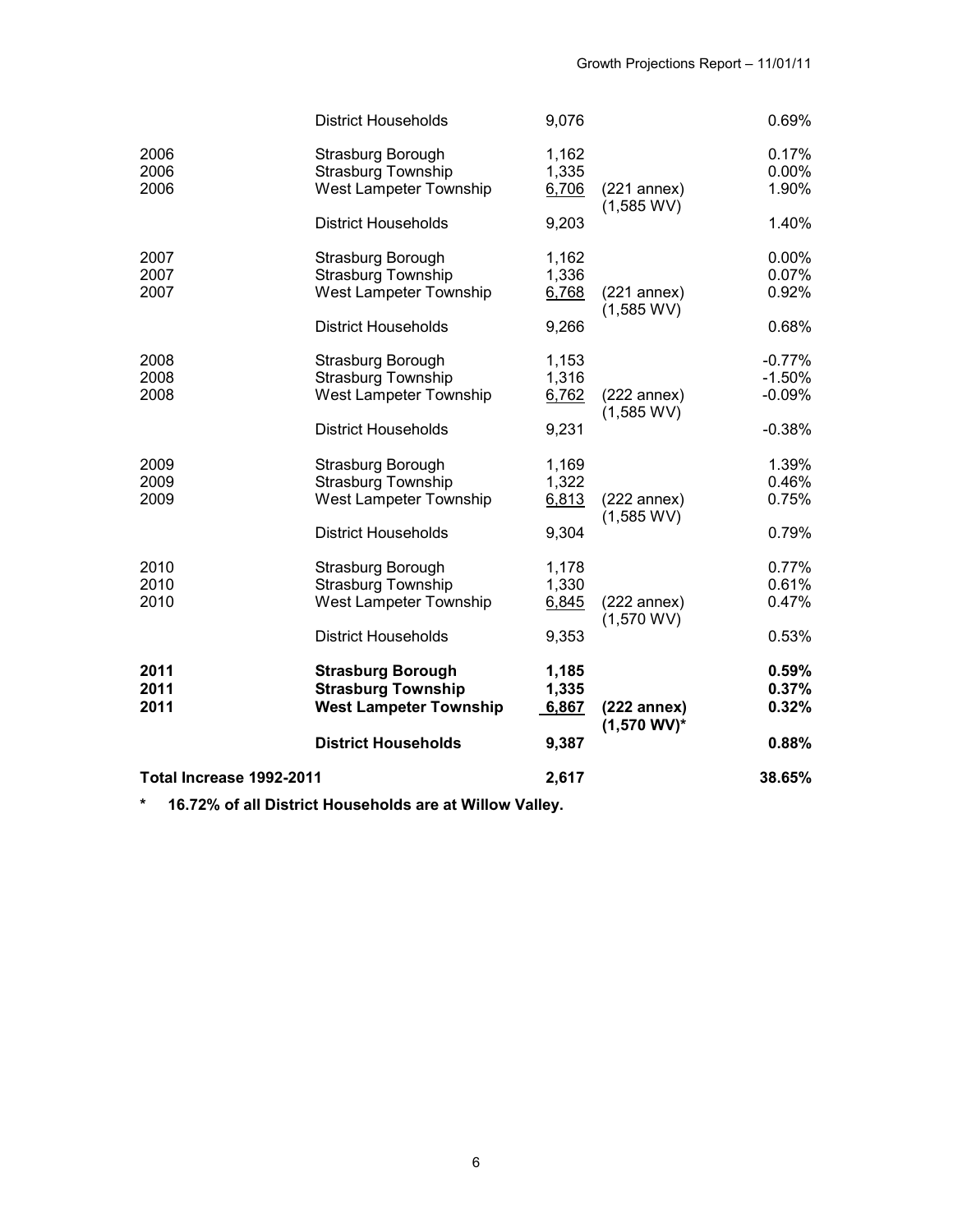### **NEW HOME SUBDIVISIONS**

### **West Lampeter Township**

1. Bare Property (Formerly Ashtonshire)

Property is no longer under Keystone Custom Homes and is for sale

2. Bewildered Builders - Millport Road next to West Creek

2 units planned

3. Country Meadows - Between Conard Road and Rockvale Road

3 units remaining in Phase 3

4. Greenleaf Estates - Lampeter Road

22 units remaining in Phase 2; development is for sale

5. Grouse Point - Rockvale Road

88 units to be developed (55 and older)

6. Ketterline Builders – Lampeter Road and Wiker Road

8 units planned; 1 unit under construction

7. Kingsley Development - Cloyd Wenger Property

5 units remaining to be developed

8. Mill Creek - At the joining of Conard Road and Windy Hill Road

46 units remaining in Phases 2-4 (Phase 4 yet to be approved)

9. Stone Meadows - East side of Lampeter Road and Village Road intersection

14 units planned – currently nothing is happening here

10. Summer Breeze – Formerly Horst property

80 units remaining to be built (townhouses) – presently about 50% complete

11. Thunder Lane

1 home remaining to be built

12. West Creek

261 total residences – combination apartments (24), townhouse, single family dwellings (several small shops likely as well)

13. Willow Bend – Formerly Hunter's Glen Breneman Road

Approximately 32 units remaining to be built (About 60% Complete)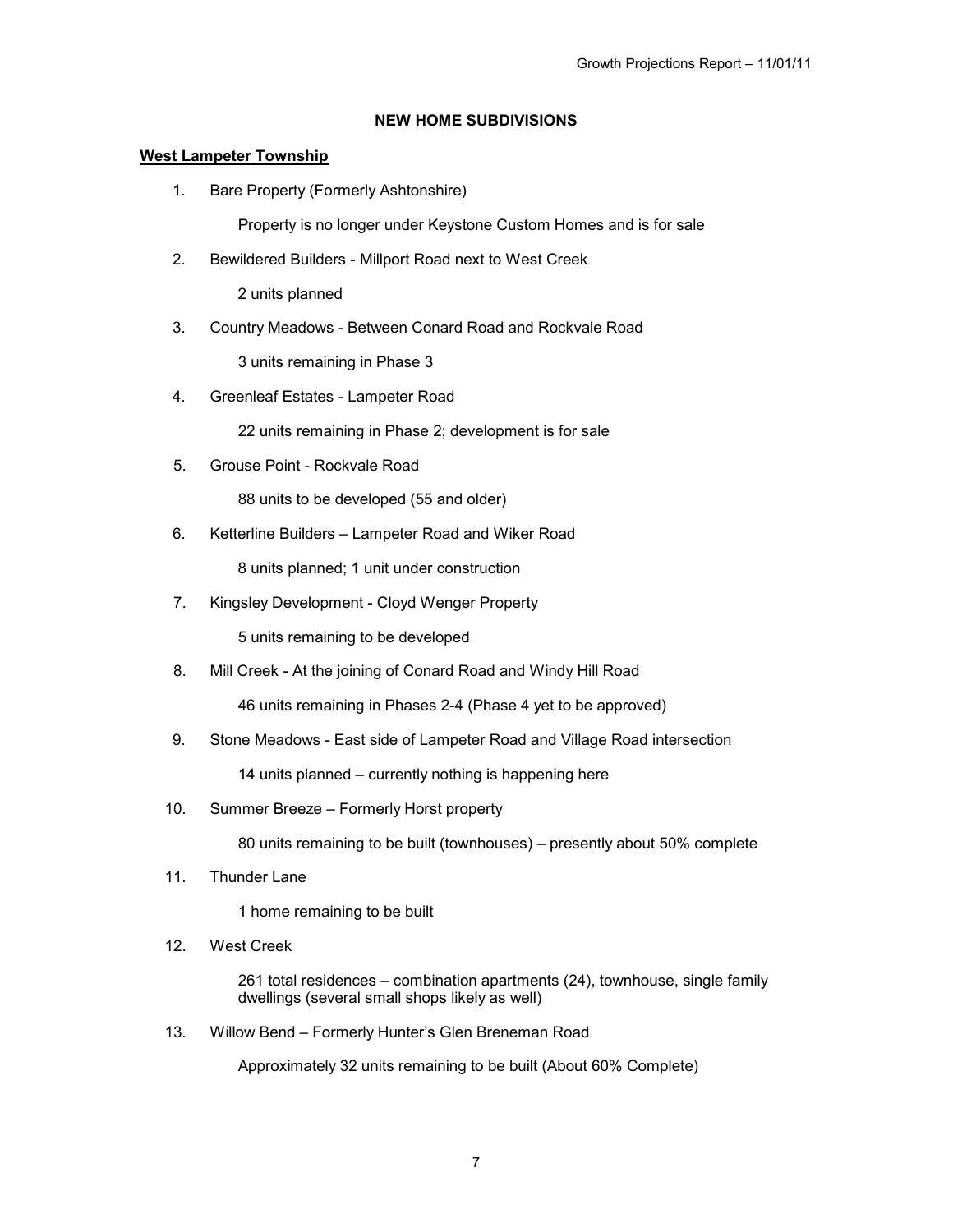14. Willow Ridge Manor - East side of road, near Broadmoor

29 potential dwellings, likely apartments; permits issued, but no construction yet

15. Willow Valley - Herr Property

220 units planned, but appear to be presently on the back burner

Under consideration is a 118 unit addition to Manor North

16. Witmer/Hess Property – Behind Municipal Building

135 units planned

In addition, there will be approximately 5 non-development lots where houses will be built and occupied this year.

### **The number of proposed residences at this time in West Lampeter Township is 1,069.**

#### **Strasburg Borough**

16. Trails - Subdivision off Miller Street

Four homes remain to be built.

17. Feister Farm - Between North Jackson Street and North Decatur Street

Owned by Glenn Eshleman. No plans currently exist to develop this property.

18. Strasburg Commons - Formerly Historic Strasburg

An adult community (55+) of 126 units. Being developed by Charter Homes. First phase, 42 units, is under construction. Of the 42, 22 have been completed.

Preliminary plan approved for second phase of approximately 60 homes.

19. Trails 2 - An extension of Sunset Avenue

Six homes have now received final approval.

### **Potential number of homes at this time in Strasburg Borough is 174.**

### **Strasburg Township**

- 20. The municipality normally averages six to seven new homes per year, but only three were built in the last year.
- 21. The Bunker Hill/Metzler property has a small development of seven homes planned. Four have been completed, and three remain to be built.

#### **Potential number of homes for the next year in Strasburg Township is 7-10.**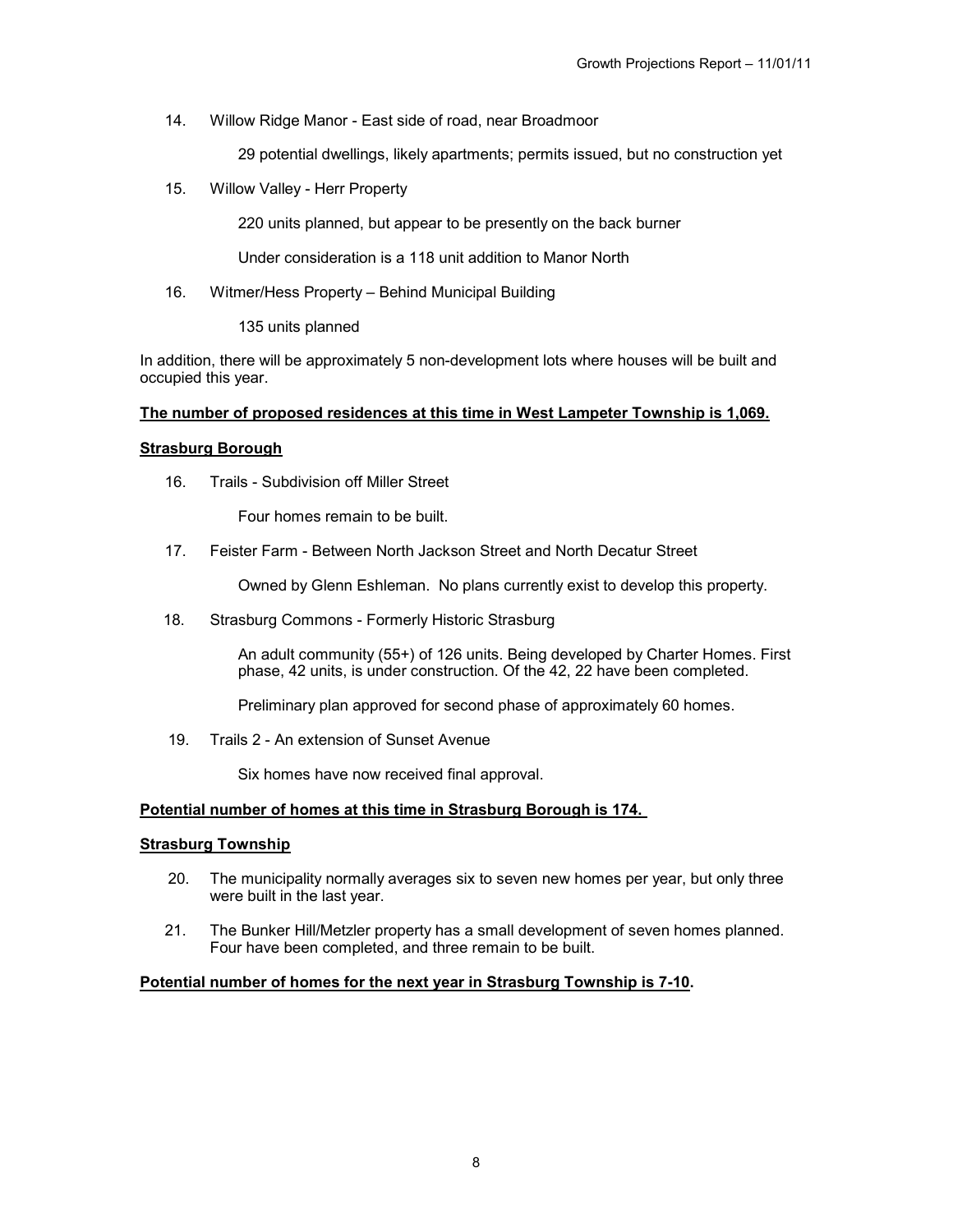### **SUMMARY OF PROJECTED NEW HOMES**

Several extrapolations can be drawn from the data on the previous pages. These projections are conjecture based upon these plans and past experience.

- 1. There are approximately **1,069** units planned for West Lampeter Township in the next several years.
- 2. There are approximately **174** units planned for Strasburg Borough
- 3. There is only one development being planned in Strasburg Township for 2011, and the municipality has averaged less than **10** new homes each year for the last 10 years.

#### **Summary**

A total of **1,253** homes are potential for the next few years depending upon many factors including the economy and the sewer moratorium. The breakdown by municipality for these potential homes is as follows:

| Strasburg Borough      | 174       |
|------------------------|-----------|
| Strasburg Township     | 10        |
| West Lampeter Township | $1.069$ * |

\* includes 5 non-development homes annually

Presently, we average **.33** children per household that attend public school. If the home school, tutored, and cyber school students (182) and private/parochial students (581) are included in the calculation, the average household contains .413 school-age children. If Willow Valley's households (1,570) were excluded, each household averages .496 school-age children. If this ratio continues and if all units are built, this would be an increase of approximately 414 school-age children residing in the district.

Our students come from approximately 1,790 different addresses (households). This means that approximately 19.1% of our households have students in school. If Willow Valley is subtracted, the percent of our households that have students in school is approximately 22.9%.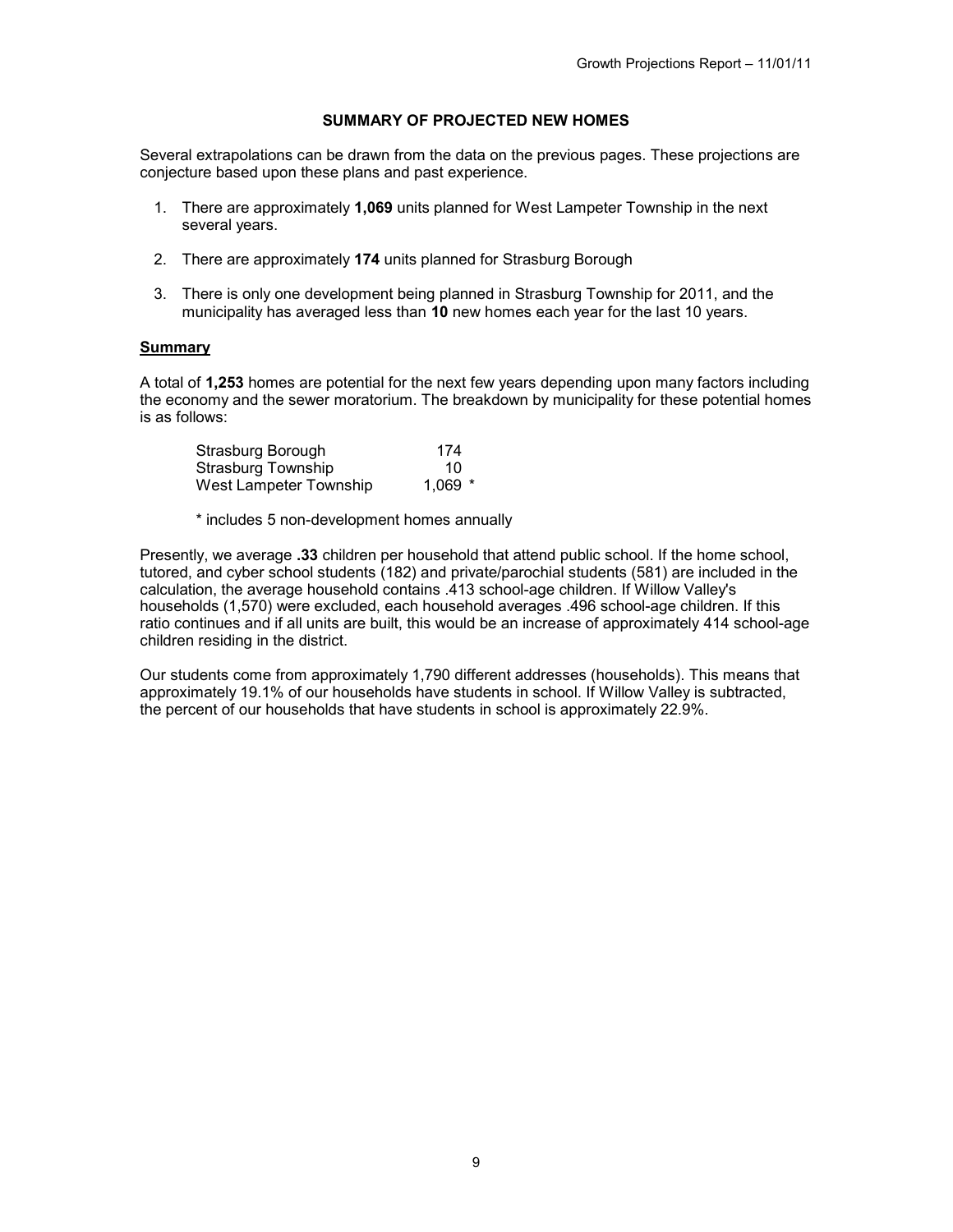# **BUILDING CAPACITIES AND IMPLICATIONS**

| <b>BUILDING</b>                    | <b>STUDENT CAPACITY</b> |
|------------------------------------|-------------------------|
| Hans Herr Elementary School        | $776*$                  |
| <b>Lampeter Elementary School</b>  | $525$ *                 |
| <b>Strasburg Elementary School</b> | $268$ *                 |
| Martin Meylin Middle School        | 822                     |
| Lampeter-Strasburg High School     | 1,218                   |
| <b>Total Building Capacity</b>     | $3.609*$                |

\* Elementary capacities are based upon 20 students per kindergarten and first grade, 23 students per second and third grade, and 25 students per fourth and fifth grade.

#### Present Building Enrollment 2011

| <b>BUILDING</b><br>Hans Herr Elementary School<br>Lampeter Elementary School<br><b>Strasburg Elementary School</b><br>Martin Meylin Middle School<br>Lampeter-Strasburg High School | <b>STUDENT ENROLLMENT</b><br>691<br>457<br>146<br>745<br>1,074 |                       |                     |                       |                     |
|-------------------------------------------------------------------------------------------------------------------------------------------------------------------------------------|----------------------------------------------------------------|-----------------------|---------------------|-----------------------|---------------------|
| <b>Total Enrollment</b>                                                                                                                                                             |                                                                |                       | 3,113               |                       |                     |
| <b>Projected Enrollment</b>                                                                                                                                                         | 2012                                                           | 2013                  | 2014                | 2015                  | 2016                |
| Elementary<br>Middle School<br><b>High School</b>                                                                                                                                   | 1,244<br>748<br>1,045                                          | 1,242<br>759<br>1,010 | 1,211<br>723<br>997 | 1,188<br>677<br>1,011 | 1,099<br>672<br>996 |
| <b>Total Enrollment</b>                                                                                                                                                             | 3,037                                                          | 3,011                 | 2.931               | 2,876                 | 2,767               |
| Difference between District<br>capacity (3,609) and enrollment                                                                                                                      | 572                                                            | 598                   | 678                 | 733                   | 842                 |
| Difference between elementary<br>capacity (1,569) and enrollment                                                                                                                    | 325                                                            | 327                   | 358                 | 381                   | 470                 |
| Difference between middle school<br>capacity (822) and enrollment                                                                                                                   | 74                                                             | 63                    | 99                  | 145                   | 150                 |
| Difference between high school<br>capacity (1,218) and enrollment                                                                                                                   | 173                                                            | 208                   | 221                 | 207                   | 222                 |

Numbers of students at the high school do not accurately reflect the number of students who may be receiving their education in the high school building because some attend the Lancaster County Career and Technology Center or the Lancaster County Academy. Presently, 26 students are enrolled for the full-day program and 17 for the half-day program at the CTC (including 6 students who are participating in the CTC Health Cluster program). Five students are enrolled presently enrolled at the Lancaster County Academy.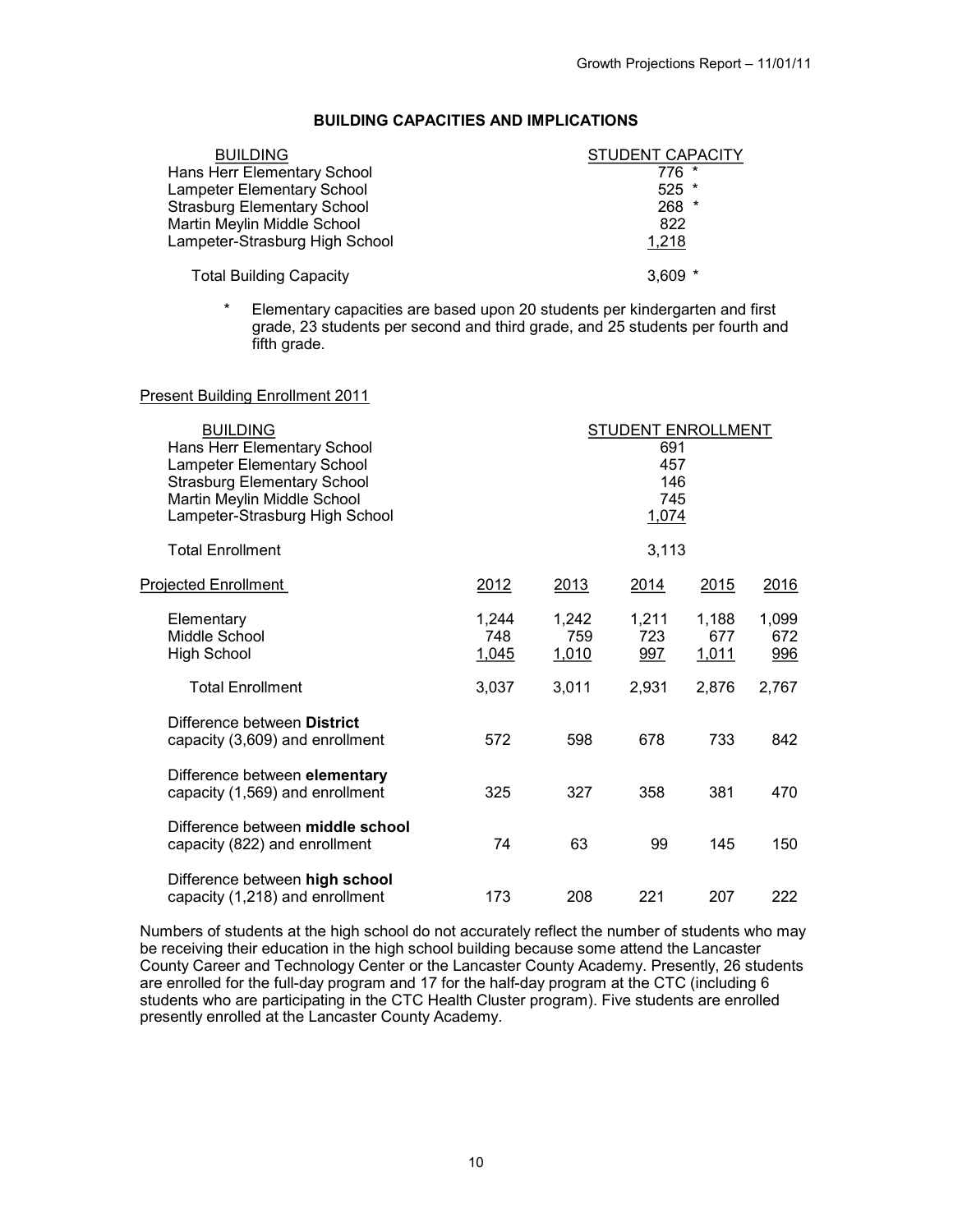#### Growth Time Line

The opening of Lampeter Elementary School in 2008 has relieved the overcrowded situation in the elementary schools. With the opening of that facility, the following statements are true:

- 1. All buildings are presently considerably under capacity.
- 2. With projections based upon live births, it appears that all buildings will remain under capacity for the foreseeable future.
- 3. All buildings have been updated and are in excellent condition.

**It is, however, important to remember that enrollment numbers are based on projections. The further into the future that the one extends, the less reliable the projections become.**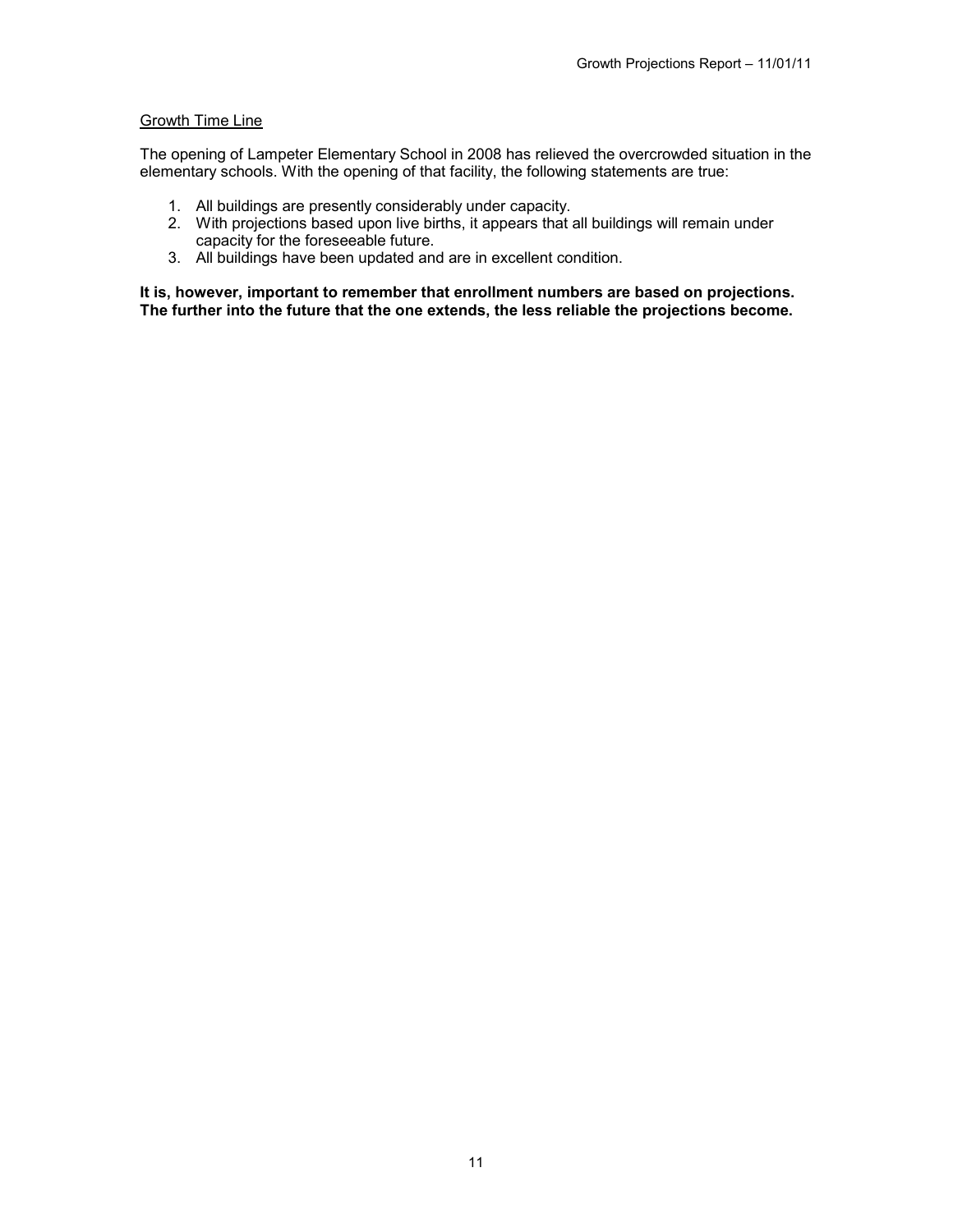# **FUTURE ENROLLMENT PROJECTIONS**

|                    |              | 2012-2013 | 2013-2014 | 2014-2015 | 2015-2016 | 2016-2017 |
|--------------------|--------------|-----------|-----------|-----------|-----------|-----------|
| <b>Elementary</b>  | Kdg.         | 179       | 211       | 175       | 162       | 121       |
|                    | Grade 1      | 201       | 186       | 219       | 182       | 168       |
|                    | Grade 2      | 216       | 201       | 186       | 219       | 182       |
|                    | Grade 3      | 196       | 220       | 205       | 190       | 223       |
|                    | Grade 4      | 221       | 199       | 223       | 208       | 193       |
|                    | Grade 5      | 231       | 225       | 203       | 227       | 212       |
|                    | <b>Total</b> | 1,244     | 1,242     | 1,211     | 1,188     | 1,099     |
| <b>Middle</b>      |              |           |           |           |           |           |
| <b>School</b>      | Grade 6      | 252       | 236       | 229       | 207       | 231       |
|                    | Grade 7      | 266       | 253       | 237       | 230       | 208       |
|                    | Grade 8      | 230       | 270       | 257       | 240       | 233       |
|                    | <b>Total</b> | 748       | 759       | 723       | 677       | 672       |
| <b>High School</b> | Grade 9      | 271       | 246       | 289       | 275       | 257       |
|                    | Grade 10     | 246       | 256       | 232       | 273       | 260       |
|                    | Grade 11     | 276       | 234       | 244       | 221       | 260       |
|                    | Grade 12     | 252       | 274       | 232       | 242       | 219       |
|                    | <b>Total</b> | 1,045     | 1,010     | 997       | 1,011     | 996       |
|                    |              |           |           |           |           |           |
| <b>Grand Total</b> |              | 3,037     | 3,011     | 2,931     | 2,876     | 2,767     |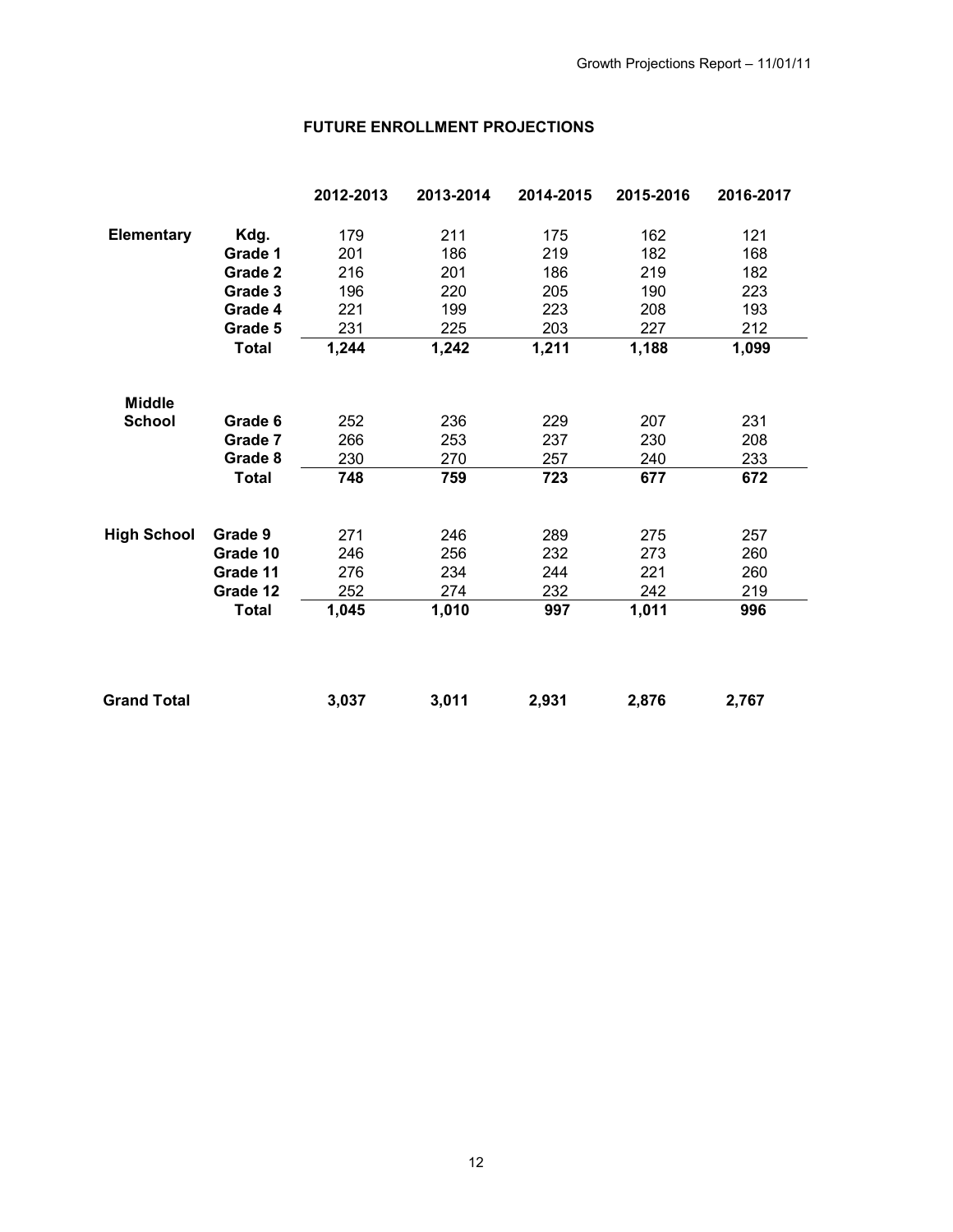## **NON-PUBLIC SCHOOL STUDENT INFORMATION**

### **Homeschool / Tutored / Cyber School Students - 2011-2012**

| <b>Total Number of Families</b>                  | 102 |
|--------------------------------------------------|-----|
| Total Number of Homeschool & Tutored<br>Students | 118 |
| Total number of Cyber School Students            | 64  |

| <b>Grade Level</b>           | Home<br><b>School</b><br>Category -<br><b>Totals by</b><br>Grade | <b>Tutored</b><br>Category -<br><b>Totals by</b><br><b>Grade</b> | <b>Cyber School</b><br>Category -<br><b>Totals by</b><br><b>Grade</b> | <b>Totals by</b><br>Grade<br>Level |
|------------------------------|------------------------------------------------------------------|------------------------------------------------------------------|-----------------------------------------------------------------------|------------------------------------|
| Ungraded                     | $\Omega$                                                         | 0                                                                | 0                                                                     | 0                                  |
| <b>GRADE K</b>               | 1                                                                | 0                                                                | $\overline{2}$                                                        | 3                                  |
| <b>GRADE 1</b>               | $\overline{2}$                                                   | 0                                                                | 0                                                                     | $\overline{2}$                     |
| <b>GRADE 2</b>               | 3                                                                | 0                                                                | 3                                                                     | 6                                  |
| <b>GRADE 3</b>               | 11                                                               | 0                                                                | $\overline{2}$                                                        | 13                                 |
| <b>GRADE 4</b>               | 11                                                               | 0                                                                | 3                                                                     | 14                                 |
| <b>GRADE 5</b>               | 11                                                               | 0                                                                | $\overline{2}$                                                        | 13                                 |
| GRADE 6                      | 14                                                               | $\overline{0}$                                                   | 5                                                                     | 19                                 |
| <b>GRADE 7</b>               | 16                                                               | 1                                                                | 5                                                                     | 22                                 |
| GRADE 8                      | 9                                                                | 0                                                                | 10                                                                    | 19                                 |
| <b>GRADE 9</b>               | 14                                                               | 1                                                                | $\overline{7}$                                                        | 22                                 |
| GRADE 10                     | 8                                                                | 0                                                                | $\overline{7}$                                                        | 15                                 |
| <b>GRADE 11</b>              | 12                                                               | 1                                                                | 12                                                                    | 25                                 |
| <b>GRADE 12</b>              | 3                                                                | 0                                                                | 6                                                                     | 9                                  |
| <b>Totals by</b><br>Category | 115                                                              | 3                                                                | 64                                                                    | 182                                |

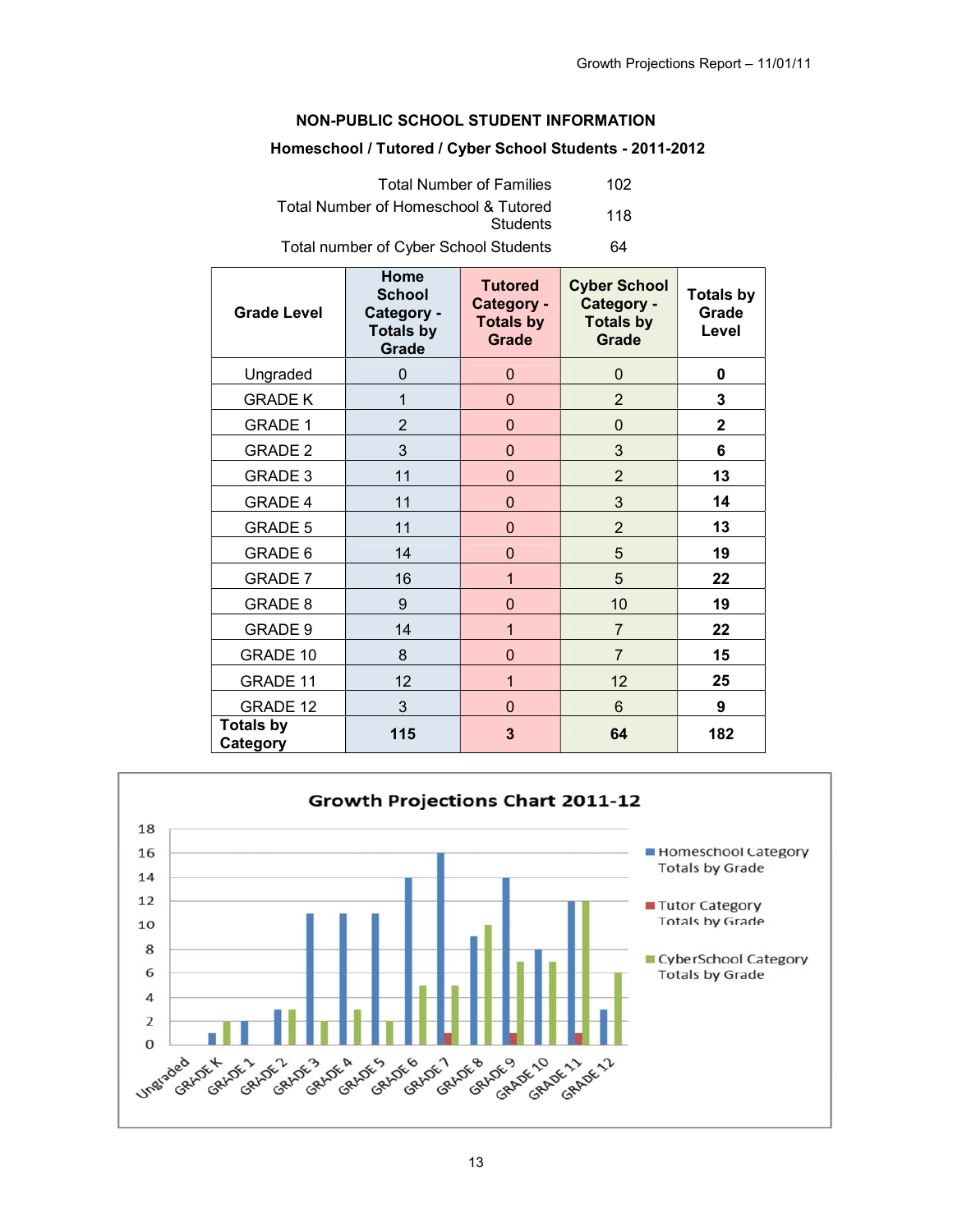| <b>SCHOOL</b>                        | <b>Students</b><br>per<br><b>School</b> | <b>SCHOOL</b>                   | <b>Studen</b><br>per Scho |
|--------------------------------------|-----------------------------------------|---------------------------------|---------------------------|
| AMISH - BEAVER VALLEY                | 26                                      | <b>FAIRHAVEN CHRISTIAN</b>      | 0                         |
| * AMISH - BELMONT SPECIAL - no info. | 0                                       | <b>FAITH MENNONITE HS</b>       | 3                         |
| AMISH - BUNKER HILL                  | 26                                      | * JANUS SCHOOL - no info.       | 0                         |
| AMISH - EDISONVILLE                  | 26                                      | LANCASTER CATHOLIC HS           | 17                        |
| AMISH - EDISONVILLE (V)              | $\mathbf{2}$                            | <b>LCCS - W LAMPETER CAMPUS</b> | 26                        |
| AMISH - FAIRVIEW - no info.          | 0                                       | <b>LCCS - LEOLA CAMPUS</b>      | 19                        |
| AMISH - FAIRVIEW SPECIAL - no info.  | 0                                       | LANCASTER COUNTRY DAY           | 11                        |
| AMISH - FOGGY RIDGE                  | $\overline{7}$                          | <b>LMS - LANCASTER CAMPUS</b>   | 25                        |
| AMISH - FOGGY RIDGE SPECIAL          | $\overline{2}$                          | LMS - LOCUST GROVE CAMPUS       | 19                        |
| AMISH - GREENLAND                    | 16                                      | LMS - NEW DANVILLE CAMPUS       | $\mathbf{2}$              |
| AMISH - IVA                          | 4                                       | LANCASTER PREP                  | 0                         |
| AMISH - KRANTZ MILL                  | 28                                      | LINDEN HALL                     | 1                         |
| AMISH - LOCUST RIDGE                 | 30                                      | LINVILLE HILL MENNONITE         | 11                        |
| AMISH - N JACKSON                    | 32                                      | LITITZ CHRISTIAN                | 4                         |
| AMISH - NORTH STAR                   | 26                                      | MONTESSORI ACADEMY - no info.   | 0                         |
| AMISH - NORTH STAR VOC               | 0                                       | <b>NEW SCHOOL</b>               | 7                         |
| <b>AMISH - REFTON</b>                | 5                                       | RESURR - ST MARY - closed       | 0                         |
| AMISH - ROCKVALE                     | 36                                      | RESURR - ST ANTHONY             | 1                         |
| AMISH - ROCKY RIDGE                  | 16                                      | <b>SACRED HEART</b>             | 5                         |
| AMISH - SIDES MILL                   | 31                                      | SAINT ANNE                      | 9                         |
| AMISH - SOUTH STRASBURG              | 27                                      | <b>SAINT LEO</b>                | 4                         |
| AMISH - STRASBURG VOC                | 0                                       | * CENTRAL PENN CHRISTIAN (SDA)  | 0                         |
| <b>AMISH - SYCAMORE</b>              | 35                                      | * VERITAS                       | 0                         |
| AMISH - SYCAMORE SPEC                | 0                                       | * WEAVERTOWN                    | 0                         |
| AMISH - WEST LAMPETER VOC            | 0                                       | <b>Totals</b>                   | 581                       |
| AMISH - WHITE OAK                    | 28                                      |                                 |                           |
| DAYSPRING CHRISTIAN                  | 14                                      |                                 |                           |

# **Private / Parochial Students 2011-2012**

Total Number of Families 270 Total Number of Students 581

| <b>SCHOOL</b>                    | <b>Students</b><br>per School |
|----------------------------------|-------------------------------|
| <b>FAIRHAVEN CHRISTIAN</b>       | 0                             |
| <b>FAITH MENNONITE HS</b>        | 3                             |
| * JANUS SCHOOL - no info.        | 0                             |
| LANCASTER CATHOLIC HS            | 17                            |
| <b>LCCS - W LAMPETER CAMPUS</b>  | 26                            |
| <b>LCCS - LEOLA CAMPUS</b>       | 19                            |
| LANCASTER COUNTRY DAY            | 11                            |
| <b>LMS - LANCASTER CAMPUS</b>    | 25                            |
| <b>LMS - LOCUST GROVE CAMPUS</b> | 19                            |
| <b>LMS - NEW DANVILLE CAMPUS</b> | $\mathbf{2}$                  |
| <b>LANCASTER PREP</b>            | 0                             |
| <b>LINDEN HALL</b>               | 1                             |
| LINVILLE HILL MENNONITE          | 11                            |
| LITITZ CHRISTIAN                 | 4                             |
| MONTESSORI ACADEMY - no info.    | 0                             |
| <b>NEW SCHOOL</b>                | 7                             |
| RESURR - ST MARY - closed        | 0                             |
| <b>RESURR - ST ANTHONY</b>       | 1                             |
| <b>SACRED HEART</b>              | 5                             |
| <b>SAINT ANNE</b>                | 9                             |
| SAINT LEO                        | 4                             |
| * CENTRAL PENN CHRISTIAN (SDA)   | 0                             |
| * VERITAS                        | 0                             |
| * WEAVERTOWN                     | 0                             |
| Totals                           | 581                           |

**\* = Info provided by census**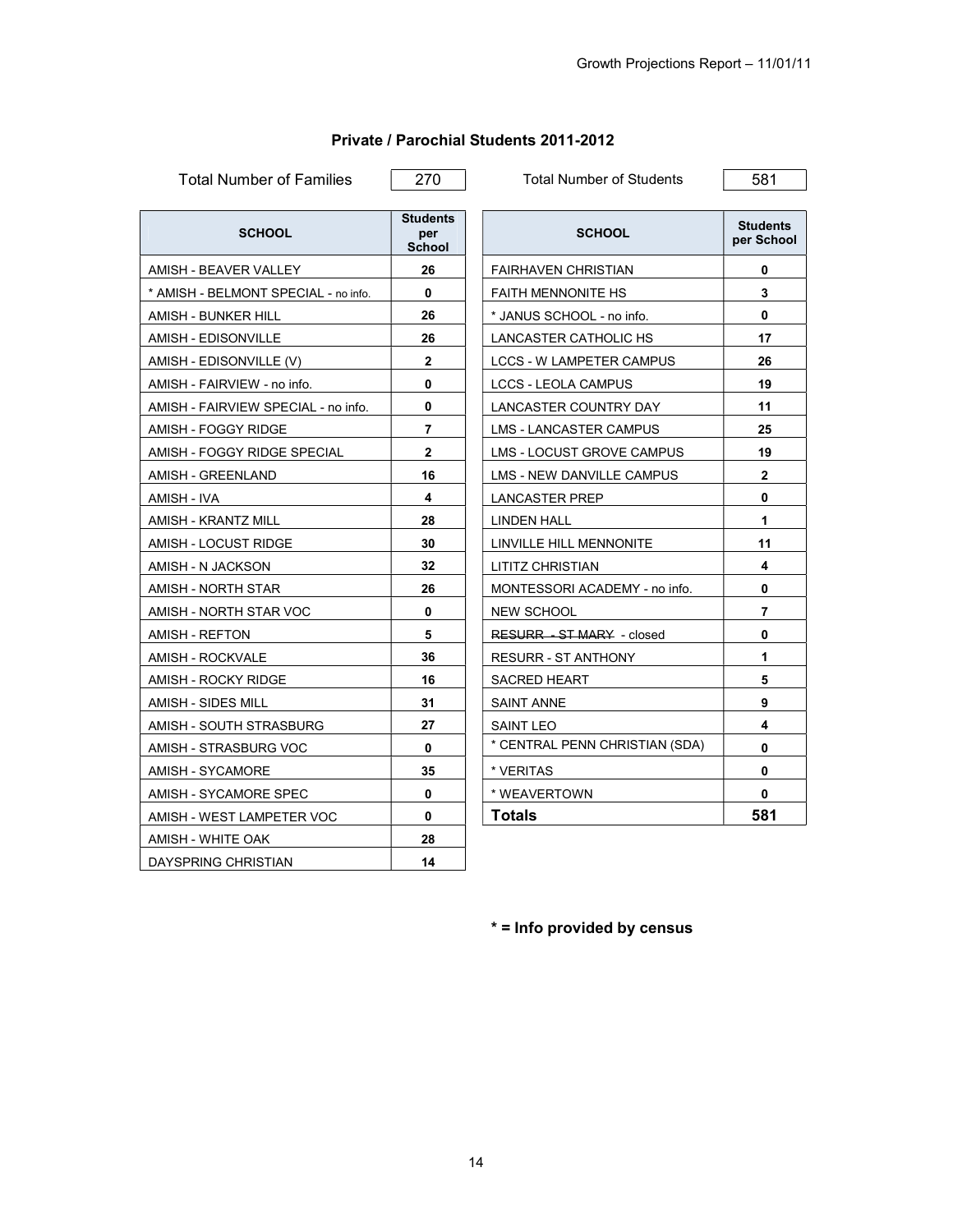| <b>Grade Level</b> | <b>Students</b><br>per<br>Grade<br>Level -<br>Amish | Students per Grade Level - Private | <b>Totals</b><br>Amish &<br>Private per<br>Grade<br>Level |
|--------------------|-----------------------------------------------------|------------------------------------|-----------------------------------------------------------|
| Κ                  | 0                                                   | 9                                  | 9                                                         |
| 1                  | 51                                                  | 12                                 | 63                                                        |
| $\overline{2}$     | 52                                                  | $\overline{7}$                     | 59                                                        |
| 3                  | 54                                                  | 15                                 | 69                                                        |
| 4                  | 49                                                  | 11                                 | 60                                                        |
| 5                  | 55                                                  | 11                                 | 66                                                        |
| 6                  | 43                                                  | 16                                 | 59                                                        |
| 7                  | 51                                                  | 13                                 | 64                                                        |
| 8                  | 36                                                  | 16                                 | 52                                                        |
| 9                  | 0                                                   | 17                                 | 17                                                        |
| 10                 | $\pmb{0}$                                           | 16                                 | 16                                                        |
| 11                 | $\pmb{0}$                                           | 13                                 | 13                                                        |
| 12                 | $\pmb{0}$                                           | 22                                 | 22                                                        |
| Voc                | 10                                                  | $\mathbf 0$                        | 10                                                        |
| Non-Gr             | 2                                                   | 0                                  | 2                                                         |
| Total              | 403                                                 | 0                                  | 581                                                       |



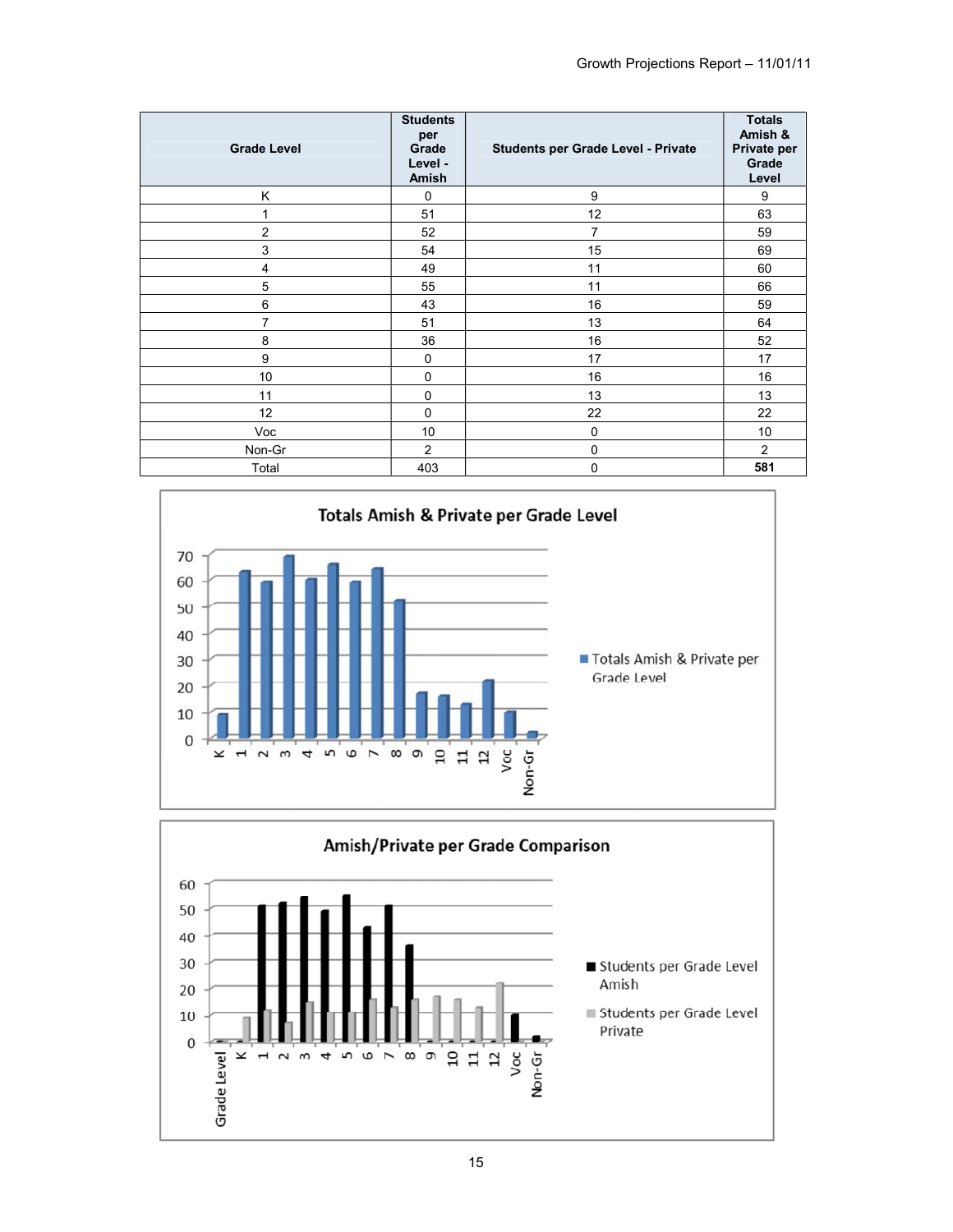### **MISCELLANEOUS INFORMATION AND INTERESTING STATISTICS**

| Minority Population:             |     |         |                |
|----------------------------------|-----|---------|----------------|
| American Indian/Alaskan Native   |     | $.10\%$ | (Not Hispanic) |
| Native Hawaiian/Pacific Islander |     | $.03\%$ | (Not Hispanic) |
| Black/African American           | 22  | .71%    | (Not Hispanic) |
| Hispanic                         | 129 | 4.14%   | (Any Race)     |
| Asian                            | 63  | 2.02%   | (Not Hispanic) |
| Multi-Racial                     | 74  | 2.38%   | (Not Hispanic) |
| Total                            | 292 | 9.38%   |                |

50.69 percent of all public school students are male.

49.31 percent of all public school students are female.

4.69 percent of all public school students are in Strasburg Elementary School.

95.31 percent of all public school students are on the District campus in Lampeter.

80.31 percent of all school-age children in the District attend public school.

2.97 percent of all school-age children in the District are home school students.

14.99 percent of all school-age children in the District attend private or parochial schools.

1.65 percent of all school-age children in the District attend cyber charter school.

.08 percent of all school-age children in the District are tutored.

- 19.56 percent of all school-age children in the District are identified as low-income students (free and reduced lunch program).
- 1.10 percent is the District dropout rate as determined by the Pennsylvania Department of Education.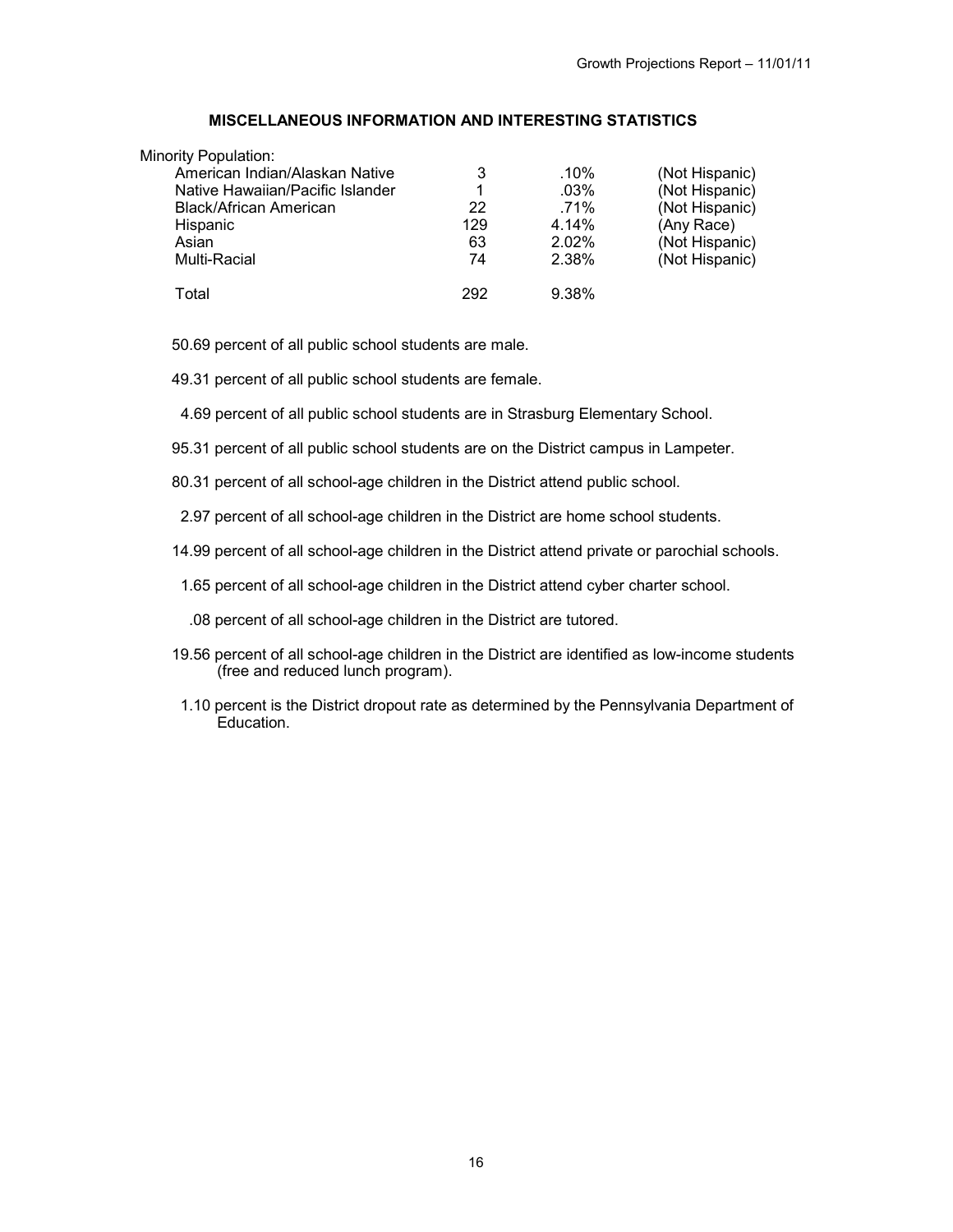# **INFORMATION REGARDING ENGLISH LANGUAGE LEARNERS**

A total of 34 students have been identified as English Language Learners as of October 1, 2011. The 34 students are from 12 different countries of origin. The breakdown of students from each country by grade is as follows:

|                 | К              | $\mathbf{1}$ | 2 | 3            | 4            | 5            | 6 | 7 | 8 | 9 | 10 | 11 | 12 | <b>Total</b>   |
|-----------------|----------------|--------------|---|--------------|--------------|--------------|---|---|---|---|----|----|----|----------------|
| Puerto Rico     |                |              |   | 1            | 2            | 0            |   | 1 | 1 | 1 | 1  | 1  |    | 8              |
| Guatemala       | $\overline{2}$ |              |   |              |              |              |   |   |   |   |    |    | 1  | 3              |
| Thailand        | 1              |              |   |              |              |              |   |   |   | 1 |    |    |    | $\overline{2}$ |
| Belgium         |                |              |   |              |              | $\mathbf{1}$ |   |   |   | 1 |    |    |    | 2              |
| India           | 1              |              |   |              |              | 1            |   | 1 |   |   |    |    |    | 3              |
| China           |                | 1            |   | $\mathbf{1}$ |              |              |   |   |   | 1 |    |    |    | 3              |
| Philippines     |                |              |   | 1            | $\mathbf{1}$ |              |   | 1 |   |   |    |    |    | 3              |
| Mexico          |                | 1            | 1 | $\mathbf{1}$ |              |              |   |   | 0 |   |    |    |    | 3              |
| Honduras        |                |              |   |              |              |              |   |   | 1 |   |    | 1  |    | $\overline{2}$ |
| Vietnam         | 1              |              | 1 |              | 1            |              |   |   |   |   |    |    |    | 3              |
| <b>Bulgaria</b> |                |              |   |              |              |              |   |   |   |   |    |    | 1  | 1              |
| Ecuador         |                |              |   |              |              |              |   |   |   |   | 1  |    |    | 1              |

A breakdown of languages spoken by the 34 students by grade is as follows:

|                  | K | 1 | 2 | 3 | 4            | 5 | 6 | 7 | 8 | 9            | 10 | 11 | 12 | <b>Total</b>   |
|------------------|---|---|---|---|--------------|---|---|---|---|--------------|----|----|----|----------------|
| Spanish          | 2 | 1 | 1 | 2 | $\mathbf{1}$ |   |   | 1 | 2 | 1            | 2  | 2  | 1  | 16             |
| Chinese          |   | 2 |   | 1 |              |   |   |   |   | 1            |    |    |    | 4              |
| Gujarati         | 1 |   |   |   |              |   |   |   |   |              |    |    |    |                |
| French           |   |   |   |   |              | 1 |   |   |   | 1            |    |    |    | 2              |
| Hindi            |   |   |   |   |              | 1 |   | 1 |   |              |    |    |    | 2              |
| Vietnamese       |   |   | 1 |   | 1<br>┸       |   |   |   |   |              |    |    |    | 2              |
| <b>Tagalog</b>   |   |   |   | 1 | 1            |   |   | 1 |   |              |    |    |    | 3              |
| Thai             | 1 |   |   |   |              |   |   |   |   | $\mathbf{1}$ |    |    |    | $\overline{2}$ |
| English          |   |   |   |   | 1            |   |   |   |   |              |    |    |    |                |
| <b>Bulgarian</b> |   |   |   |   |              |   |   |   |   |              |    |    | 1  |                |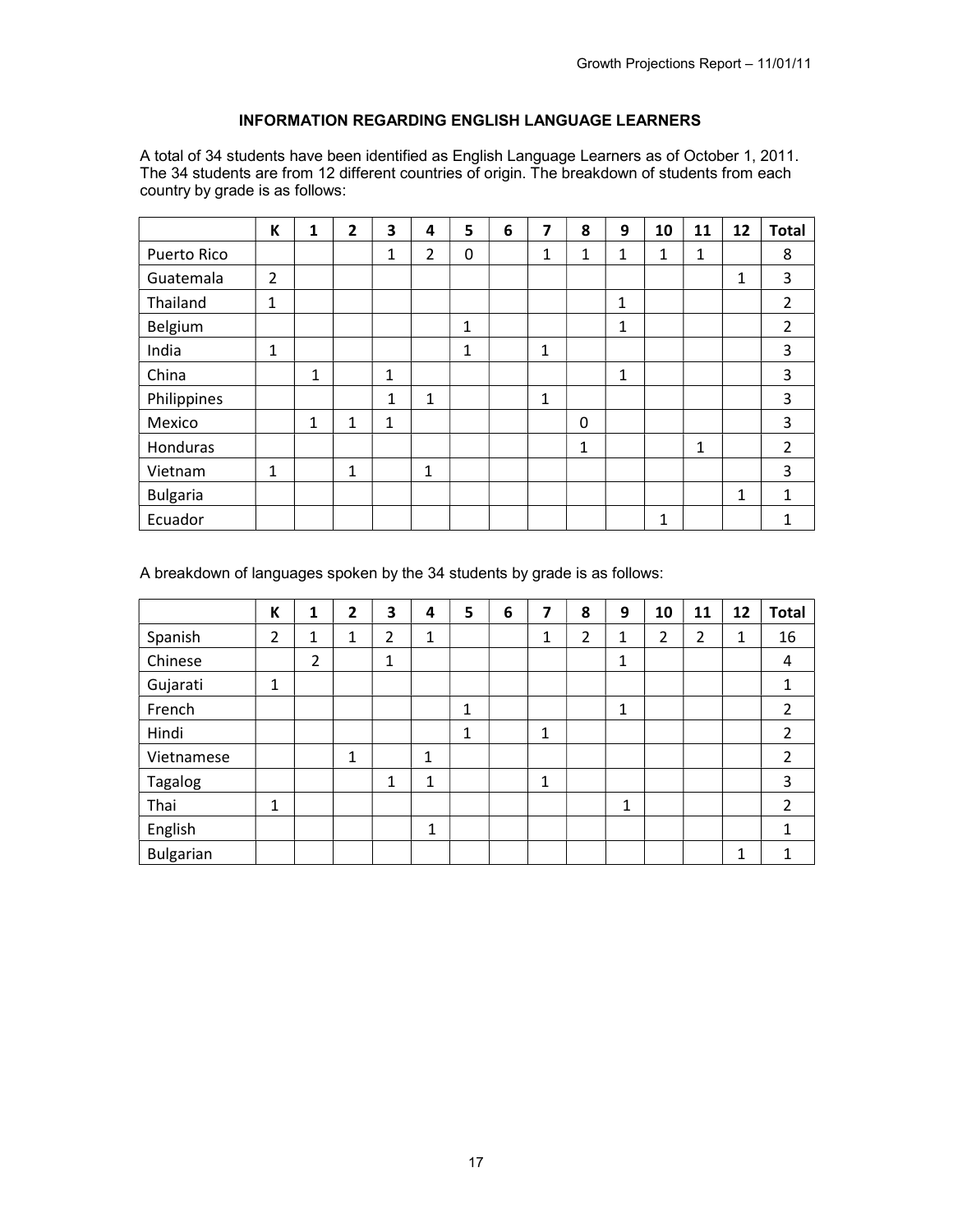# **PSSA RESULTS Summary of Proficient and Advanced Students by Year**

|                |      |      | <b>READING</b><br>% Students Proficient and Advanced |      |      |      |            |
|----------------|------|------|------------------------------------------------------|------|------|------|------------|
| Grade          |      |      |                                                      |      |      |      | State Avg. |
| Level          | 2006 | 2007 | 2008                                                 | 2009 | 2010 | 2011 | 2011       |
| 3              | 86   | 86   | 95                                                   | 93   | 89   | 90   | 77         |
| 4              |      | 78   | 80                                                   | 91   | 88   | 89   | 73         |
| 5              | 81   | 73   | 73                                                   | 79   | 79   | 83   | 67         |
| 6              |      | 77   | 81                                                   | 82   | 79   | 88   | 70         |
| $\overline{7}$ |      | 81   | 89                                                   | 89   | 88   | 87   | 76         |
| 8              | 90   | 89   | 95                                                   | 91   | 94   | 96   | 82         |
| 11             | 77   | 76   | 78                                                   | 78   | 78   | 83   | 69         |
|                |      |      |                                                      |      |      |      |            |
|                |      |      | <b>MATH</b>                                          |      |      |      |            |
|                |      |      | % Students Proficient and Advanced                   |      |      |      |            |
| Grade          |      |      |                                                      |      |      |      | State Avg. |
| Level          | 2006 | 2007 | 2008                                                 | 2009 | 2010 | 2011 | 2011       |
| 3              | 95   | 93   | 95                                                   | 95   | 94   | 92   | 84         |
| $\overline{4}$ | 90   | 89   | 92                                                   | 93   | 96   | 94   | 85         |
| 5              | 73   | 82   | 85                                                   | 79   | 89   | 83   | 76         |
| 6              | 78   | 85   | 87                                                   | 86   | 85   | 92   | 79         |
| $\overline{7}$ | 78   | 79   | 86                                                   | 92   | 88   | 87   | 79         |
| 8              | 85   | 84   | 90                                                   | 89   | 92   | 96   | 77         |
| 11             | 69   | 74   | 76                                                   | 72   | 79   | 83   | 60         |
|                |      |      | <b>WRITING</b>                                       |      |      |      |            |
|                |      |      | % Students Proficient and Advanced                   |      |      |      |            |
| Grade          |      |      |                                                      |      |      |      | State Avg. |
| Level          |      | 2007 | 2008                                                 | 2009 | 2010 | 2011 | 2011       |
| 5              |      | 73   | 70                                                   | 75   | 76   | 83   | 67         |
| 8              |      | 93   | 93                                                   | 88   | 92   | 86   | 73         |
| 11             |      | 89   | 94                                                   | 89   | 83   | 94   | 85         |
|                |      |      | <b>SCIENCE</b>                                       |      |      |      |            |
|                |      |      | % Students Proficient and Advanced                   |      |      |      |            |
| Grade          |      |      |                                                      |      |      |      | State Avg. |
| Level          |      |      | 2008                                                 | 2009 | 2010 | 2011 | 2011       |
| $\overline{4}$ |      |      | 88                                                   | 91   | 88   | 92   | 83         |

8 73 75 78 78 58 11 50 52 52 56 41